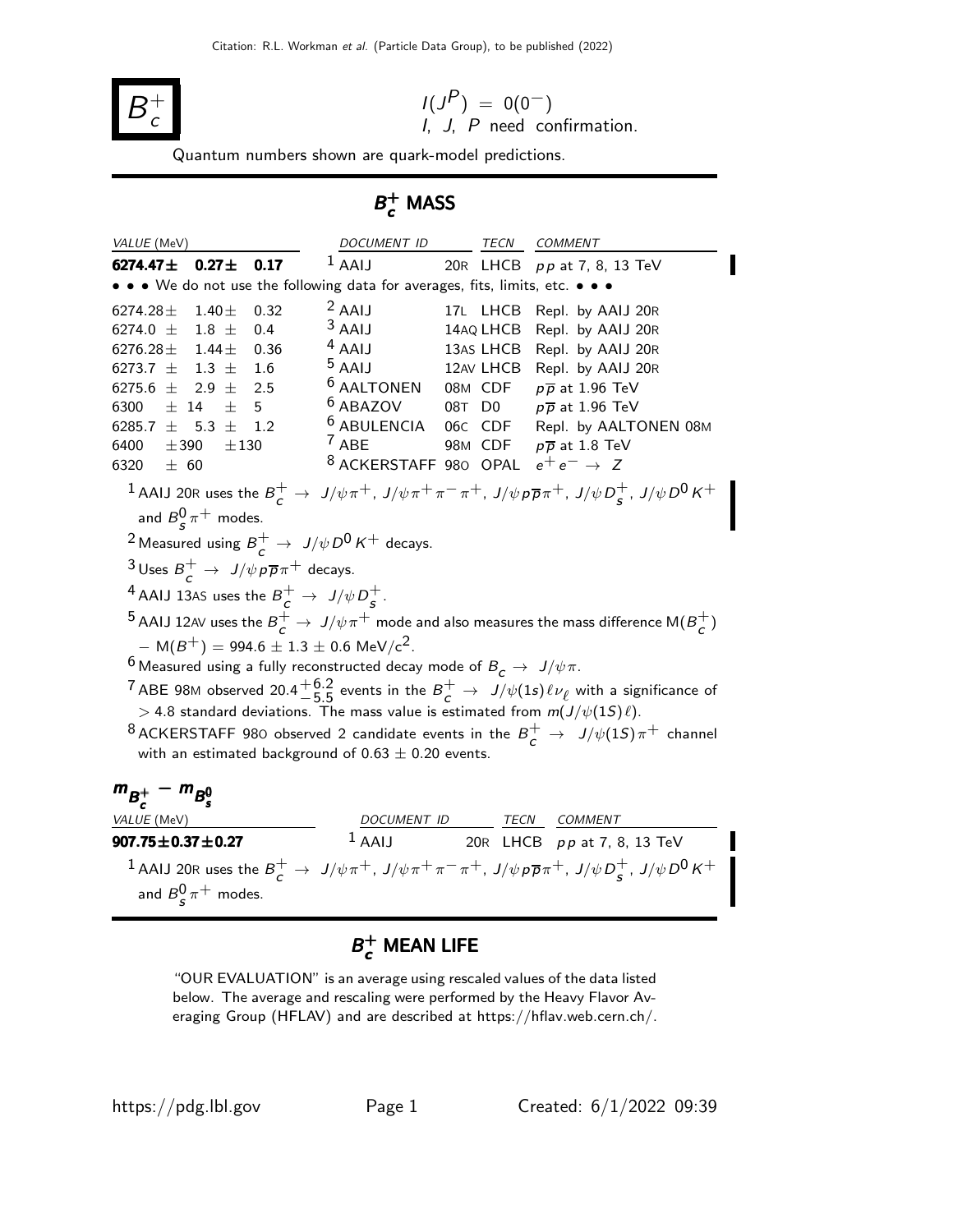The averaging/rescaling procedure takes into account correlations between the measurements.

| VALUE $(10^{-12} s)$                     |                    |                               | <b>DOCUMENT ID</b>     |                    | TECN     | <i>COMMENT</i>                      |
|------------------------------------------|--------------------|-------------------------------|------------------------|--------------------|----------|-------------------------------------|
|                                          |                    | 0.510 ±0.009 OUR EVALUATION   |                        |                    |          |                                     |
|                                          |                    | $0.510 \pm 0.009$ OUR AVERAGE |                        |                    |          |                                     |
| $0.541 \pm 0.026 \pm 0.014$              |                    |                               | $1$ SIRUNYAN           |                    |          | 18BY CMS pp at 8 TeV                |
| $0.5134 + 0.0110 + 0.0057$               |                    |                               | $2,3$ AAIJ             |                    | 15G LHCB | $pp$ at 7, 8 TeV                    |
| $0.509 \pm 0.008 \pm 0.012$              |                    |                               | $4$ AAIJ               |                    | 14G LHCB | pp at 8 TeV                         |
| $0.452 \pm 0.048 \pm 0.027$              |                    |                               | <sup>3</sup> AALTONEN  |                    | 13 CDF   | $p\overline{p}$ at 1.96 TeV         |
| $0.448$ $^{+0.038}_{-0.036}$ $\pm 0.032$ |                    |                               | <sup>5</sup> ABAZOV    | 09H D <sub>0</sub> |          | $p\overline{p}$ at 1.96 TeV         |
| 0.463                                    | $+0.073$<br>-0.065 | $\pm 0.036$                   | <sup>5</sup> ABULENCIA |                    |          | 060 CDF $p\overline{p}$ at 1.96 TeV |
| 0.46                                     | $+0.18$<br>-0.16   | $\pm 0.03$                    | $5$ ABE                |                    | 98M CDF  | $p\bar{p}$ 1.8 TeV                  |

 $1$  The lifetime is measured using the decays  $B_c^+ \rightarrow \ J/\psi \pi^+$  and  $B^+ \rightarrow \ J/\psi \, K^+.$ 

 $^2$  Also measures the width difference  $\Delta\Gamma=\Gamma_{\overline{\mathcal{B}}^+_{\mathcal{C}}}$  $-$  Г $_{B^+}$   $=$  4.46  $\pm$  0.14  $\pm$  0.07 mm $^{-1}$  c.

 $^3$ Uses fully reconstructed  $B_c^+ \rightarrow \ J/\psi \pi^+$  decays.

 $^4$  Measured using  $B_c^+ \rightarrow \; J/\psi \mu^+ \nu_{\mu} X$  decays.

<sup>5</sup> The lifetime is measured from the  $J/\psi e$  decay vertices.

### $B_c^+$  $c_c^+$  DECAY MODES  $\times$  B( $\overline{b}$   $\rightarrow$   $B_c$ )

 $B_{-}^{-}$  $\overline{c}$  modes are charge conjugates of the modes below.

| Mode                                                                                                   | Fraction $(\Gamma_i/\Gamma)$ | Confidence level |
|--------------------------------------------------------------------------------------------------------|------------------------------|------------------|
| $\Gamma_1$ $J/\psi(1S)\ell^+\nu_\ell$ anything                                                         | seen                         |                  |
| $\Gamma_2$ $J/\psi(1S)\mu^+\nu_\mu$                                                                    | seen                         |                  |
| $\Gamma_3$ $J/\psi(1S)\tau^+ \nu_\tau$                                                                 | seen                         |                  |
| $\Gamma_4$ $J/\psi(1S)\pi^+$                                                                           | seen                         |                  |
| $\Gamma_5$ $J/\psi(15)K^+$                                                                             | seen                         |                  |
| $\Gamma_6$ $J/\psi(15)\pi^+\pi^+\pi^-$                                                                 | seen                         |                  |
| $\begin{array}{cc} \Gamma_7 & J/\psi(1S) a_1(1260) \\ \Gamma_8 & J/\psi(1S) K^+ K^- \pi^+ \end{array}$ | not seen                     |                  |
|                                                                                                        | seen                         |                  |
| $\sqrt{1-\frac{1}{\psi(15)}}\pi^+\pi^+\pi^+\pi^-\pi^-$                                                 | seen                         |                  |
| $\Gamma_{10}$ $\psi(2S)\pi^+$                                                                          | seen                         |                  |
| $\Gamma_{11}$ $J/\psi(15)D^0K^+$                                                                       | seen                         |                  |
| $\Gamma_{12}$ $J/\psi(15) D^{*}(2007)^{0} K^{+}$                                                       | seen                         |                  |
| $\Gamma_{13}$ $J/\psi(15) D^{*}(2010)^{+} K^{*0}$                                                      | seen                         |                  |
| $\Gamma_{14}$ $J/\psi(15)D^{+}K^{*0}$                                                                  | seen                         |                  |
| $\Gamma_{15}$ $J/\psi(15)D_s^+$                                                                        | seen                         |                  |
| $\Gamma_{16}$ $J/\psi(15)D_{s}^{*+}$                                                                   | seen                         |                  |
| $\Gamma_{17}$ $J/\psi(15) p \overline{p} \pi^+$                                                        | seen                         |                  |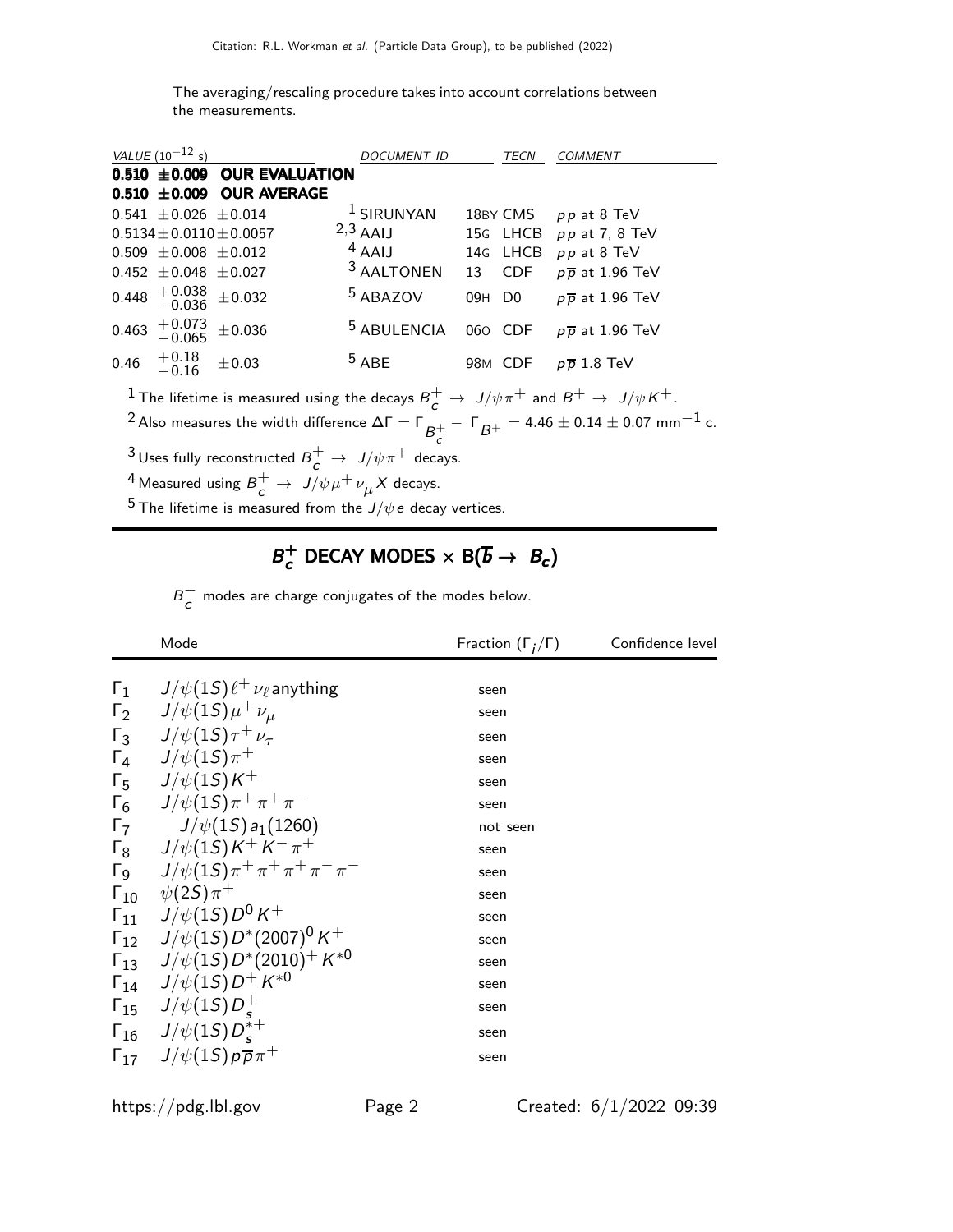| $\Gamma_{18}$                  | $\chi_c^0 \pi^+$                                                        | $(2.4 + 0.9 \choose -0.8) \times 10^{-5}$ |                           |     |
|--------------------------------|-------------------------------------------------------------------------|-------------------------------------------|---------------------------|-----|
| $\Gamma_{19}$                  | $p\overline{p}\pi^+$                                                    | not seen                                  |                           |     |
| $\Gamma_{20}$                  | $D^0 K^+$                                                               | seen                                      |                           |     |
| $\Gamma_{21}$                  | $D^0\pi^+$                                                              | not seen                                  |                           |     |
| $\Gamma_{22}$                  | $D^{*0}\pi^+$                                                           | not seen                                  |                           |     |
| $\Gamma_{23}$                  | $D^{*0} K^+$                                                            | not seen                                  |                           |     |
| $\Gamma_{24}$                  | $D_s^+\overline{D}{}^0$                                                 | < 7.2                                     | $\times 10^{-4}$          | 90% |
| $\Gamma_{25}$                  | $\begin{array}{c} D_s^+ \, D^0 \\ D^+ \, \overline{D}^0 \end{array}$    | $<$ 3.0                                   | $\times$ 10 $^{-4}$       | 90% |
| $\Gamma_{26}$                  |                                                                         | < 1.9                                     | $\times$ $10^{-4}$        | 90% |
| $\Gamma_{27}$                  | $D^+D^0$                                                                | < 1.4                                     | $\times$ 10 <sup>-4</sup> | 90% |
| $\Gamma_{28}$                  | $D^{*+}_{\circ} \overline{D}{}^0$                                       | $<\,5.3$                                  | $\times$ 10 <sup>-4</sup> | 90% |
| $\Gamma_{29}$                  | $D_s^+ \overline{D}^*(2007)^0$                                          | < 4.6                                     | $\times$ $10^{-4}$        | 90% |
| $\Gamma_{30}$                  | $D_s^{*+} D^0$                                                          | $\langle 9$                               | $\times$ 10 <sup>-4</sup> | 90% |
| $\Gamma_{31}$                  | $D_s^+ D^*(2007)^0$                                                     | < 6.6                                     | $\times$ 10 <sup>-4</sup> | 90% |
| $\Gamma_{32}$                  | $D^*(2010)^+ \overline{D}{}^0$                                          | < 3.8                                     | $\times$ 10 $^{-4}$       | 90% |
| $\Gamma_{33}$                  | $D^*(2010)^+\overline{D}^0$ , $D^{*+} \rightarrow$                      | not seen                                  |                           |     |
|                                | $D^+\pi^0/\gamma$                                                       |                                           |                           |     |
| $\Gamma_{34}$                  | $D^+ \overline{D}^*(2007)^0$<br>$D^*(2007)^+ D^0$                       | < 6.5                                     | $\times$ 10 <sup>-4</sup> | 90% |
| $\Gamma_{35}$                  | $\Gamma_{36}$ $D^*(2010)^+ D^0$ , $D^{*+} \rightarrow D^+\pi^0/\gamma$  | $<\,2.0$                                  | $\times$ 10 $^{-4}$       | 90% |
|                                | $\Gamma_{37}$ $D^+ D^* (2007)^0$                                        | not seen<br>< 3.7                         | $\times$ $10^{-4}$        | 90% |
|                                | $D_s^{*+} \overline{D}^*(2007)^0$                                       | < 1.3                                     | $\times$ 10 <sup>-3</sup> | 90% |
| $\Gamma_{38}$                  | $D_s^{*+}D^{*}(2007)^0$                                                 | $<\,1.3$                                  | $\times$ $10^{-3}$        | 90% |
| $\Gamma_{39}$                  | $D^*(2010)^+ \overline{D}^*(2007)^0$                                    |                                           | $\times$ 10 <sup>-3</sup> |     |
| $\Gamma_{40}$                  | $D^*(2010)^+ D^*(2007)^0$                                               | $<\,1.0$<br>< 7.7                         | $\times$ $10^{-4}$        | 90% |
| $\Gamma_{41}$<br>$\Gamma_{42}$ | $D^{+} K^{*0}$                                                          |                                           |                           | 90% |
| $\Gamma_{43}$                  | $D^+\overline{K}{}^{*0}$                                                | not seen<br>not seen                      |                           |     |
| $\Gamma_{44}$                  |                                                                         | not seen                                  |                           |     |
| $\Gamma_{45}$                  | $\begin{array}{c} D_s^+ K^{*0}\\ D_s^+ \overline{K}^{*0} \end{array}$   | not seen                                  |                           |     |
| $\Gamma_{46}$                  |                                                                         |                                           |                           |     |
| $\Gamma_{47}$                  | $\overrightarrow{D_s^+}\phi\\ \overrightarrow{K^+}\overrightarrow{K^0}$ | not seen                                  |                           |     |
| $\Gamma_{48}$                  | $B_s^0 \pi^+ / B(\overline{b} \to B_s)$                                 | not seen<br>seen                          |                           |     |
|                                |                                                                         |                                           |                           |     |

#### $B_c^+$  $\sigma_c^+$  BRANCHING RATIOS

| $\Gamma(J/\psi(1S)\ell^+\nu_{\ell}$ anything)/ $\Gamma_{\text{total}} \times B(\overline{b} \rightarrow B_c)$ |        |                                                  |      | $\Gamma_1/\Gamma \times B$      |  |
|---------------------------------------------------------------------------------------------------------------|--------|--------------------------------------------------|------|---------------------------------|--|
| <i>VALUE</i> (units $10^{-5}$ )                                                                               | $CL\%$ | DOCUMENT ID                                      | TECN | COMMENT                         |  |
| 8.2±1.3 OUR AVERAGE Error includes scale factor of 1.4.                                                       |        |                                                  |      |                                 |  |
| $8.8 \pm 1.0 \pm 0.2$                                                                                         |        | 1,2 AALTONEN 16A CDF $p\overline{p}$ at 1.96 TeV |      |                                 |  |
| $5.2^{+2.4}_{-2.1}$                                                                                           |        | $3$ ABF                                          |      | 98M CDF $p\overline{p}$ 1.8 TeV |  |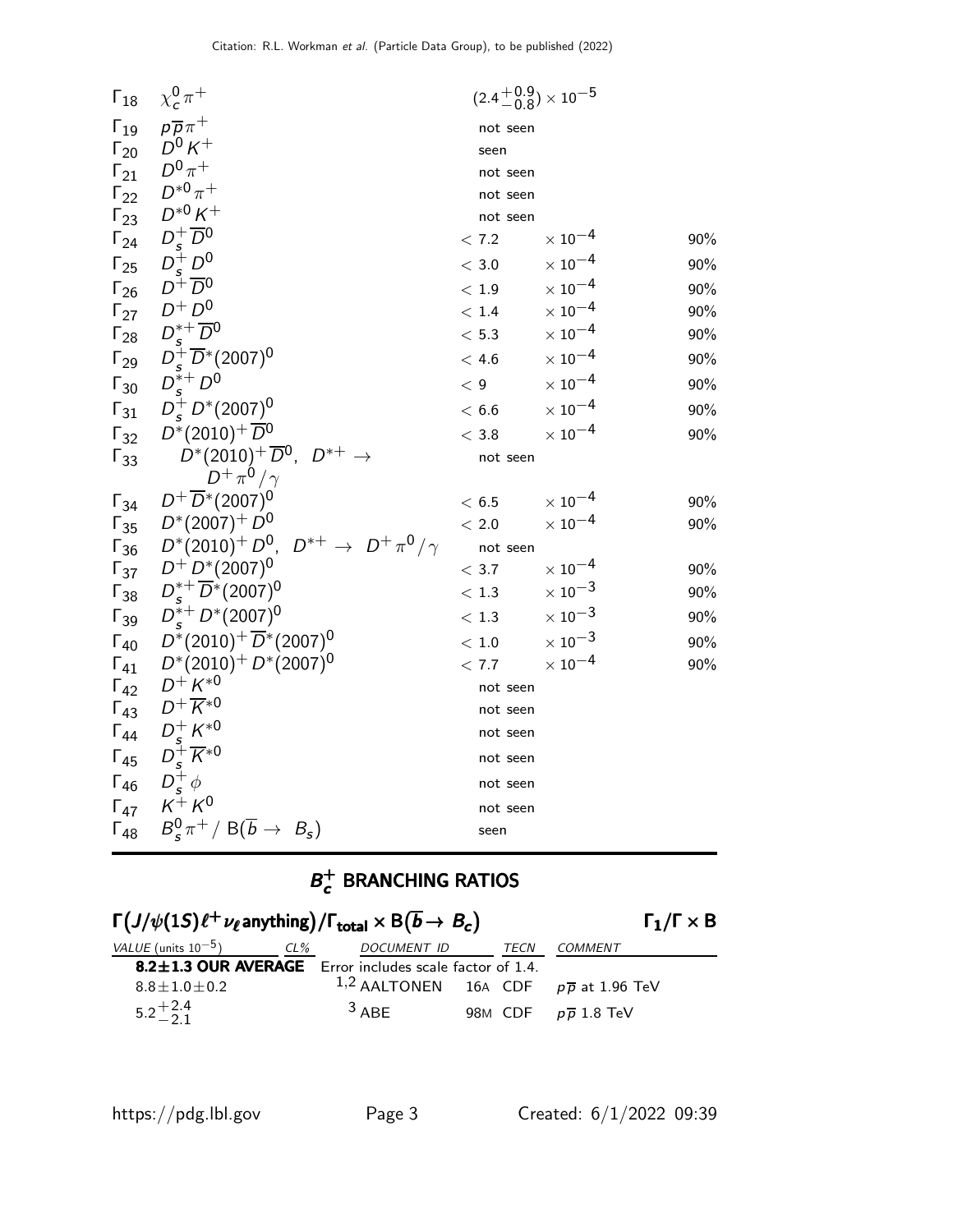• • • We do not use the following data for averages, fits, limits, etc. • • •

| $~<$ 16      | ۹N | <sup>4</sup> ACKERSTAFF 980 OPAL $e^+e^- \rightarrow Z$ |  |                                 |  |
|--------------|----|---------------------------------------------------------|--|---------------------------------|--|
| $\langle$ 19 | Q∩ | <sup>5</sup> ABREU 97E DLPH $e^+e^- \rightarrow Z$      |  |                                 |  |
| $\langle$ 12 | Q∩ | $6$ BARATE                                              |  | 97H ALEP $e^+e^- \rightarrow Z$ |  |

 $^1$  AALTONEN 16A reports  $[\Gamma(B_c^+ \to~ J/\psi(1S)\ell^+\nu_\ell$  anything)/ $\Gamma_{\rm total} \times {\rm B}(\overline{b} \to~B_c)]$  /  $[\mathsf{B}(\overline{b}\to~B^+)] \; / \; [\mathsf{B}(B^+\to~J/\psi(1S) \, \mathsf{K}^+)] = 0.211 \pm 0.012 {+0.021 \atop -0.020}$  which we multiply by our best values  $B(\overline{b}_{\overline{c}} \rightarrow B^+) = (40.8 \pm 0.7) \times 10^{-2}$ ,  $B(B^+ \rightarrow J/\psi(1S)K^+) =$  $(1.020 \pm 0.019) \times 10^{-3}$ . Our first error is their experiment's error and our second error is the systematic error from using our best values.

 $^2$  AALTONEN 16A also measures the cross-section  $\sigma(B_{\cal C})\times{\cal B}(B_{\cal C}\to\ J/\psi\,\mu\nu_{\mu})=$  0.60  $\pm$ 0.09 nb and estimates the total cross-section  $\sigma(B_{\mathcal{C}})$  to be in the range 25  $\pm$  4 to 52  $\pm$  8 nb for  $p_{\mathcal{T}}(B_{\mathcal{C}}) > 6$  GeV/c and  $|y(B_{\mathcal{C}})| < 1$ .

3 ABE 98M result is derived from the measurement of  $[\sigma(B_c)\times B(B_c\to J/\psi(1S)\ell\nu_\ell)]$  /  $[\sigma(B^+) \times {\rm B}(B^+ \ \rightarrow \ \textit{J}/\psi(1S) \, \textit{K}^+)] = 0.132 ^{+0.041}_{-0.037}_{-0.037} \textrm{(stat)} \pm 0.031\textrm{(sys)} ^{+0.032}_{-0.020} \textrm{(lifetime)}$ by using PDG 98 values of  $B(b \to B^+)$  and  $B(B^+ \to J/\psi(1S)K^+)$ .

- $^4$  ACKERSTAFF 980 reports  $B(Z \rightarrow B_c X)/B(Z \rightarrow q \, q) \times B(B_c \rightarrow J/\psi(1S) \ell \nu_\ell) < 0$  $6.95 \times 10^{-5}$  at 90%CL. We rescale to our PDG 98 values of B $(Z \rightarrow b\overline{b})$ .
- <sup>5</sup> ABREU 97E value listed is for an assumed  $\tau_{\mathcal{B}_c} = 0.4$  ps and improves to  $1.6 \times 10^{-4}$  for  $\tau_{\mathcal{B}_{\mathcal{C}}} = 1.4$  ps.
- $^6$ BARATE 97H reports B $(Z\to~B_c \text{X})/\text{B}(Z\to~q\,q)$ ·B $(B_c\to~J/\psi(1S) \ell \nu_\ell)$   $<$  5.2 $\times 10^{-5}$ at 90%CL. We rescale to our PDG 96 values of B $(Z\to~b\overline{b})$ . A  $B_c^+\to~J/\psi(1S)\mu^+\nu_\mu$ candidate event is found, compared to all the known background sources  $2 \times 10^{-3}$ , which gives  $m_{\overline{B}_\mathcal{C}} = 5.96 {+0.25\atop -0.19}$  GeV and  $\tau_{\overline{B}_\mathcal{C}} = 1.77 \pm 0.17$  ps.

$$
\Gamma(J/\psi(1S)\tau^+\nu_{\tau})/\Gamma(J/\psi(1S)\mu^+\nu_{\mu})
$$
\n
$$
\Gamma_3/\Gamma_2
$$
\n
$$
DOCUMENT ID
$$
\n
$$
TCN COMMENT
$$
\n
$$
TECN COMMENT
$$

 $+\nu_{\mu}$ ) Γ<sub>3</sub>/Γ

 $^1$  AAIJ 18C uses  $\tau^+ \rightarrow \ \mu^+ \nu_\mu \overline{\nu}_\tau$  mode to obtain the ratio value.

 $\textbf{0.71} \pm \textbf{0.17} \pm \textbf{0.18}$   $1 \text{ AAIJ}$   $18 \text{C}$  LHCB  $p \, p$  at 7, 8 TeV

## $\Gamma(J/\psi(1S)\pi^+) / \Gamma_{\text{total}} \times \mathsf{B}(\overline{b} \to B_c)$   $\Gamma_4 / \Gamma \times \mathsf{B}$

 $\Gamma$ <sub>4</sub>/Γ  $\times$  B

| VALUE                                                                                           | $CL\%$ | DOCUMENT ID                                             | TECN    | <b>COMMENT</b>                                                                                                 |
|-------------------------------------------------------------------------------------------------|--------|---------------------------------------------------------|---------|----------------------------------------------------------------------------------------------------------------|
| seen                                                                                            |        | $^1$ AABOUD                                             | 21 ATLS | $pp$ at 8 TeV                                                                                                  |
| seen                                                                                            |        | $2$ AAIJ 15M LHCB $pp$ at 8 TeV                         |         |                                                                                                                |
| seen                                                                                            |        | $3$ KHACHATRY15AA CMS pp at 7 TeV                       |         |                                                                                                                |
| seen                                                                                            |        | AALTONEN                                                |         | 13 CDF $p\overline{p}$ at 1.96 TeV                                                                             |
| seen                                                                                            |        | $4$ AAIJ                                                |         | 12AV LHCB pp at 7 TeV                                                                                          |
| seen                                                                                            |        |                                                         |         | AALTONEN 08M CDF $p\overline{p}$ at 1.96 TeV                                                                   |
| seen                                                                                            |        | ABAZOV                                                  | 08T D0  | $p\overline{p}$ at 1.96 TeV                                                                                    |
| • • • We do not use the following data for averages, fits, limits, etc. • • •                   |        |                                                         |         |                                                                                                                |
| $\langle 2.4 \times 10^{-4}$                                                                    | 90     | <sup>5</sup> ACKERSTAFF 980 OPAL $e^+e^- \rightarrow Z$ |         |                                                                                                                |
| $<$ 3.4 $\times$ 10 <sup>-4</sup>                                                               | 90     | <sup>6</sup> ABREU 97E DLPH $e^+e^- \rightarrow Z$      |         |                                                                                                                |
| ${<}8.2\times10^{-5}$                                                                           | 90     | <sup>7</sup> BARATE 97H ALEP $e^+e^- \rightarrow Z$     |         |                                                                                                                |
| ${<}2.0\times10^{-5}$                                                                           | 95     | $8$ ABE                                                 |         | 96R CDF $p\overline{p}$ 1.8 TeV                                                                                |
|                                                                                                 |        |                                                         |         | 1 AABOUD 21 reports a measurement of B( $B_c^+ \rightarrow J/\psi \pi^+$ ) / B( $B^+ \rightarrow J/\psi K^+$ ) |
| $f_c/f_u = (0.34 \pm 0.04 \frac{+0.06}{-0.02} \pm 0.01)$ %, at $p_T > 13$ GeV and $ y  < 2.3$ . |        |                                                         |         |                                                                                                                |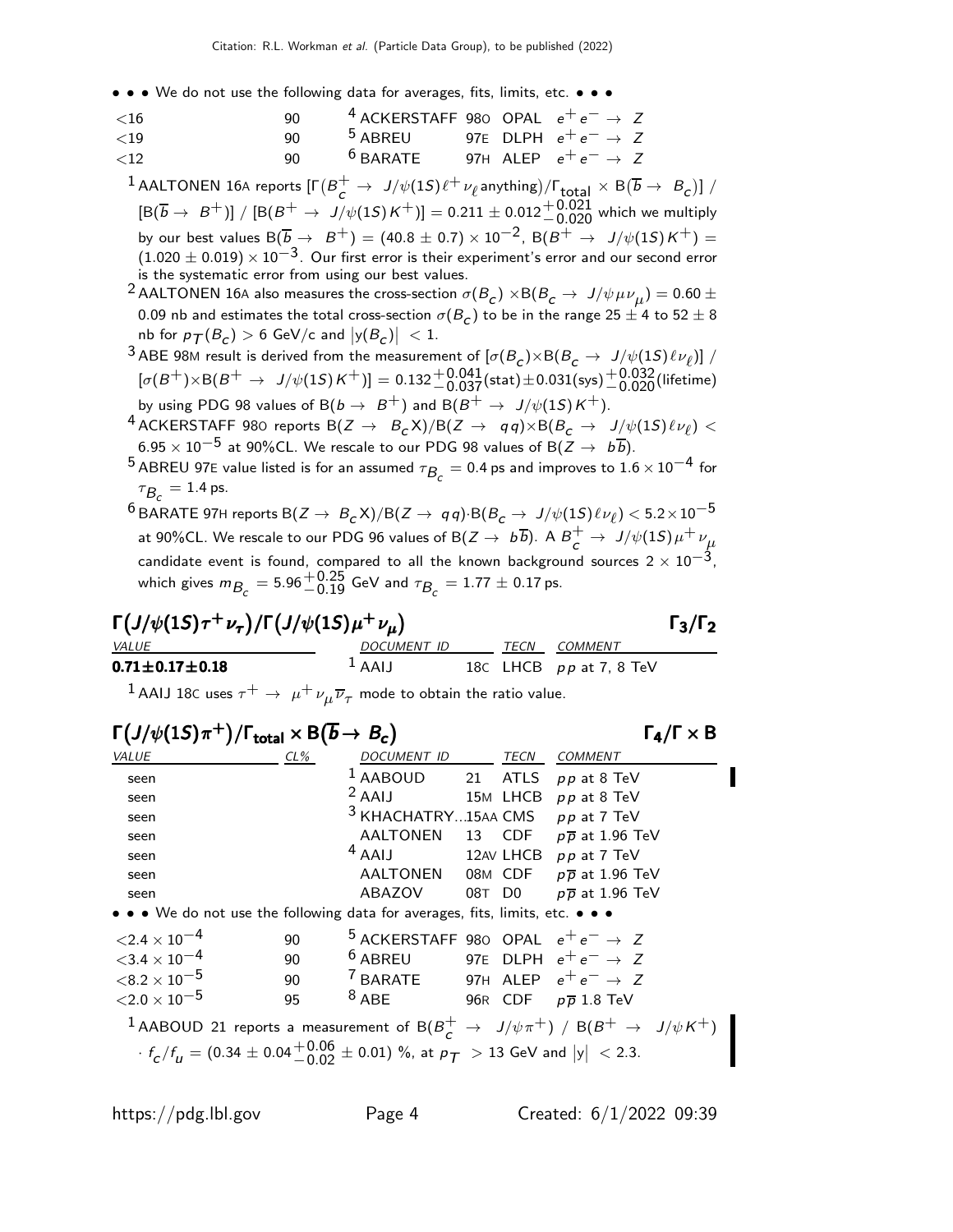- <sup>2</sup> AAIJ 15M reports a measurement of B( $B_c^+ \rightarrow J/\psi \pi^+$ ) / B( $B^+ \rightarrow J/\psi \, K^+$ ) ·  $f_c/f_u$  $=(0.683\pm0.018\pm0.009)\%$  at  $p_{\mathcal{T}}(B) <$  20 GeV and  $2.0 <$  y( $B) <$  4.5.
- $^3$ KHACHATRYAN 15AA reports a measurement of  $\text{B}(B_c^+ \ \to \ J/\psi \pi^+) \ / \ \text{B}(B^+ \ \to \Lambda)$  $J/\psi\, K^{+})\cdot f_{\text{\scriptsize{C}}}/f_{\text{\scriptsize{U}}} = (0.48\pm0.05\pm0.03\pm0.05)\%$ , at  $p_{\text{\scriptsize{T}}}>15$  GeV and  $\big|\eta(B)\big|~< 1.6$ .
- <sup>4</sup> AAIJ 12AV reports a measurement of  $B(B^+ \to J/\psi \pi^+) / B(B^+ \to J/\psi K^+)$   $f_c/f_u =$  $(0.68 \pm 0.10 \pm 0.03 \pm 0.05)\%$  at  $p_{\mathcal{T}}(B) > 4$  GeV and  $2.5 < \eta(B) < 4.5$ .
- 5 ACKERSTAFF 980 reports  $B(Z \to B_c X)/B(Z \to q \, q) \times B(B_c \to J/\psi(1S) \pi^+)$  < 1.06 × 10<sup>-4</sup> at 90%CL. We rescale to our PDG 98 values of B( $\overline{Z}$  →  $b\overline{b}$ ).
- <sup>6</sup> ABREU 97E value listed is for an assumed  $\tau_{\mathcal{B}_c} = 0.4$  ps and improves to  $2.7 \times 10^{-4}$  for  $\tau_{\mathcal{B}_{\mathcal{C}}} = 1.4$  ps.
- $^{7}$ BARATE 97H reports B $(Z\to~B_{\cal C} \textsf{X})/\textsf{B}(Z\to~q\,q) \cdot \textsf{B}(B_{\cal C}\to~J/\psi(1S)\,\pi) < 3.6\times 10^{-5}$ at 90%CL. We rescale to our PDG 96 values of B( $Z\rightarrow~b\,b)$ .
- $^8$ ABE 96R reports  $\mathsf{B}(b\to~\mathsf{B}_\mathsf{C}^\star\mathsf{X})/\mathsf{B}(b\to~\mathsf{B}^+\mathsf{X})\cdot\mathsf{B}(B^+_c\to~\mathsf{J}/\psi(1S)\,\pi^+)/\mathsf{B}(B^+\to\mathsf{B}_\mathsf{C}^\star)$  $J/\psi(1\mathcal{S})\mathcal{K}^+) < 0.053$  at  $95\%$ CL for  $\tau_{\mathcal{B}_\mathcal{C}} = 0.8\,\text{ps}$ . It changes from  $0.15$  to  $0.04$  for  $0.17$  ps $<\tau_{\mathcal{B}_\mathcal{C}}< 1.6$  ps. We rescale to our PDG 96 values of B $(b\to\ B^+)=0.378\pm0.022$ and  $B(B^+ \to J/\psi(1S)K^+) = 0.00101 \pm 0.00014$ .

### $\Gamma(J/\psi(1S)\pi^+) / \Gamma(J/\psi(1S)\mu^+ \nu_\mu)$  Γ<sub>4</sub>/Γ<sub>2</sub> VALUE (units  $10^{-2}$ ) DOCUMENT ID TECN COMMENT

### $\Gamma_4/\Gamma_2$

**4.69** $\pm$ **0.28** $\pm$ **0.46** 1 AAIJ 14W LHCB pp at 7 TeV <sup>1</sup> AAIJ 14W reports also a measurement  $B(B_c^+ \rightarrow J/\psi \pi^+) / B(B_c^+ \rightarrow J/\psi \mu^+ \nu_\mu) =$  $0.271 \pm 0.016 \pm 0.016$  in the region  $m_{J/\psi\mu^+} > 5.3$  GeV.

| $\Gamma(J/\psi(1S)K^+)/\Gamma(J/\psi(1S)\pi^+)$                               |      |                |  |      |                              |  |  |
|-------------------------------------------------------------------------------|------|----------------|--|------|------------------------------|--|--|
| <i>VALUE</i>                                                                  | EVTS | DOCUMENT ID    |  | TECN | <i>COMMENT</i>               |  |  |
| $0.079 \pm 0.007 \pm 0.003$                                                   |      | AAIJ           |  |      | 16AF LHCB $pp$ at 7, 8 TeV   |  |  |
| • • • We do not use the following data for averages, fits, limits, etc. • • • |      |                |  |      |                              |  |  |
| $0.069 \pm 0.019 \pm 0.005$                                                   | 50   | AAIJ           |  |      | 13BY LHCB Repl. by AAIJ 16AF |  |  |
| $\mathsf{r}(1114 \land \bot \bot \bot \neg \mathsf{R})$                       |      | $\overline{a}$ |  |      |                              |  |  |

| $\Gamma(J/\psi(1S)\pi^+\pi^+\pi^-)/\Gamma_{\text{total}}\times B(\overline{b}\to B_c)$    |     |                                                    |      |                           | $\Gamma_6/\Gamma \times B$ |
|-------------------------------------------------------------------------------------------|-----|----------------------------------------------------|------|---------------------------|----------------------------|
| <i>VALUE</i>                                                                              | CL% | DOCUMENT ID                                        | TECN | COMMENT                   |                            |
| seen                                                                                      |     |                                                    |      | AAIJ 12Y LHCB pp at 7 TeV |                            |
| • • • We do not use the following data for averages, fits, limits, etc. • • •             |     |                                                    |      |                           |                            |
| $<$ 5.7 $\times$ 10 $^{-4}$                                                               | 90  | <sup>1</sup> ABREU 97E DLPH $e^+e^- \rightarrow Z$ |      |                           |                            |
| <sup>1</sup> ABREU 97E value listed is independent of 0.4 ps $<$ $\tau_{B_c}$ $<$ 1.4 ps. |     |                                                    |      |                           |                            |

| $\Gamma(J/\psi(1S)\pi^+\pi^+\pi^-)/\Gamma(J/\psi(1S)\pi^+)$          |                                 |  |      |                        |  |  |  |
|----------------------------------------------------------------------|---------------------------------|--|------|------------------------|--|--|--|
| <i>VALUE</i>                                                         | DOCUMENT ID                     |  | TECN | <i>COMMENT</i>         |  |  |  |
| 2.4 $\pm$ 0.4 OUR AVERAGE                                            |                                 |  |      |                        |  |  |  |
| $2.55 \pm 0.80 \pm 0.33 \begin{array}{c} +0.04 \\ -0.01 \end{array}$ | KHACHATRY15AA CMS $pp$ at 7 TeV |  |      |                        |  |  |  |
| $2.41 \pm 0.30 \pm 0.33$                                             | AAIJ                            |  |      | 12Y LHCB $pp$ at 7 TeV |  |  |  |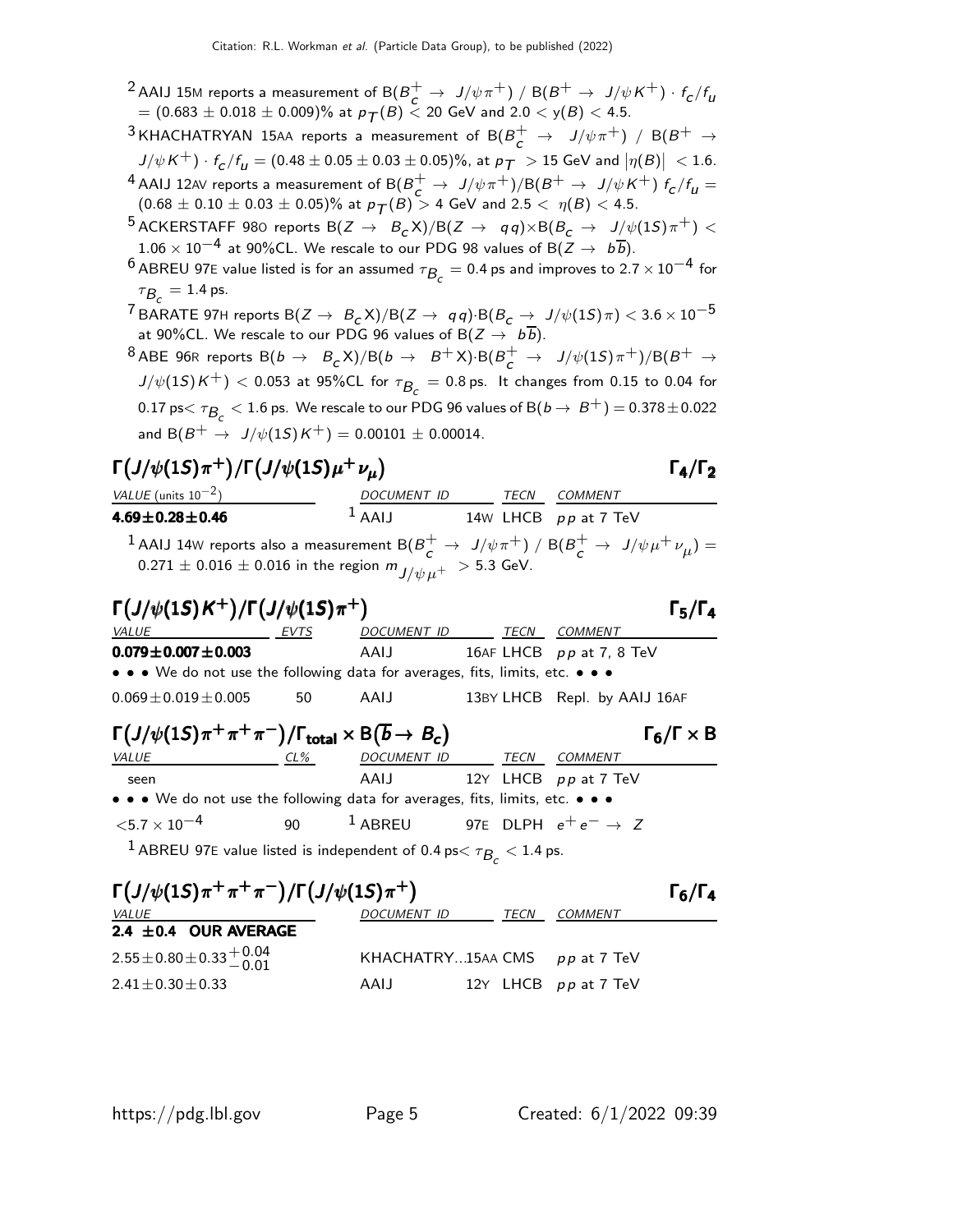| $\Gamma\big(J/\psi(1S) \hspace{1pt} a_1(1260)\big)/\Gamma_{\mathrm{total}} \times \mathsf{B}(\overline{b} \rightarrow \hspace{1pt} B_c)$                                                                                                                          |                                                   |  |                                                            | $\Gamma_7/\Gamma \times B$ |
|-------------------------------------------------------------------------------------------------------------------------------------------------------------------------------------------------------------------------------------------------------------------|---------------------------------------------------|--|------------------------------------------------------------|----------------------------|
| VALUE CL% DOCUMENT ID TECN COMMENT                                                                                                                                                                                                                                |                                                   |  |                                                            |                            |
| $< 1.2 \times 10^{-3}$                                                                                                                                                                                                                                            | 90 $1$ ACKERSTAFF 980 OPAL $e^+e^- \rightarrow Z$ |  |                                                            |                            |
| <sup>1</sup> ACKERSTAFF 980 reports B( $Z \rightarrow B_c X)/B(Z \rightarrow q \bar{q}) \times B(B_c \rightarrow J/\psi(1S) a_1(1260))$<br>$<$ 5.29 $\times$ 10 $^{-4}$ at 90%CL. We rescale to our PDG 98 values of B(Z $\rightarrow$ $\,$ $\, b\overline{b}$ ). |                                                   |  |                                                            |                            |
| $\Gamma(J/\psi(1S)K^+K^-\pi^+)/\Gamma_{\rm total}\times B(\overline{b}\to B_c)$<br><b>VALUE</b>                                                                                                                                                                   | DOCUMENT ID TECN COMMENT                          |  |                                                            | $\Gamma_8/\Gamma \times B$ |
| seen                                                                                                                                                                                                                                                              |                                                   |  | $1$ AAIJ 13CA LHCB $pp$ at 7, 8 TeV                        |                            |
| $^1$ A signal yield of 78 $\pm$ 14 decays is reported with a significance of 6.2 standard deviations<br>using an integrated luminosity of 3 fb $^{-1}$ data.                                                                                                      |                                                   |  |                                                            |                            |
| $\Gamma(J/\psi(1S)K^+K^-\pi^+)/\Gamma(J/\psi(1S)\pi^+)$<br>VALUE                                                                                                                                                                                                  | DOCUMENT ID TECN COMMENT                          |  |                                                            | $\Gamma_8/\Gamma_4$        |
| $0.53 \pm 0.10 \pm 0.05$                                                                                                                                                                                                                                          |                                                   |  | $1$ AAIJ 13CA LHCB $pp$ at 7, 8 TeV                        |                            |
| $^1$ A signal yield of 78 $\pm$ 14 decays is reported with a significance of 6.2 standard deviations<br>using an integrated luminosity of 3 fb $^{-1}$ data.                                                                                                      |                                                   |  |                                                            |                            |
| $\Gamma(J/\psi(1S)\pi^+\pi^+\pi^+\pi^-\pi^-)/\Gamma(J/\psi(1S)\pi^+)$<br><b>VALUE</b>                                                                                                                                                                             |                                                   |  |                                                            | $\Gamma$ 9/Г4              |
| $1.74 \pm 0.44 \pm 0.24$                                                                                                                                                                                                                                          |                                                   |  | DOCUMENT ID TECN COMMENT<br>1 AAIJ 14P LHCB pp at 7, 8 TeV |                            |
| <sup>1</sup> A signal yield of 32 $\pm$ 8 decays is reported with a significance of 4.5 standard deviations.                                                                                                                                                      |                                                   |  |                                                            |                            |
| $\Gamma(\psi(2S)\pi^+) / \Gamma(J/\psi(1S)\pi^+)$<br>VALUE                                                                                                                                                                                                        | DOCUMENT ID TECN COMMENT                          |  |                                                            | $\Gamma_{10}/\Gamma_4$     |
| $0.268 \pm 0.032 \pm 0.007 \pm 0.006$                                                                                                                                                                                                                             | $1$ AAIJ                                          |  | 15AY LHCB pp at 7, 8 TeV                                   |                            |
| • • • We do not use the following data for averages, fits, limits, etc. • • •                                                                                                                                                                                     |                                                   |  |                                                            |                            |
| $0.250 \pm 0.068 \pm 0.014 \pm 0.006$                                                                                                                                                                                                                             | $1$ AAIJ                                          |  | 13AMLHCB Repl. by AAIJ 15AY                                |                            |
| $^{-1}$ The last uncertainty is due to the uncertainty of the B( $\psi(2S)\to~\mu^+\mu^-)/\text{B}(J/\psi\to0)$<br>$\mu^+ \mu^-$ ) ratio measurement.                                                                                                             |                                                   |  |                                                            |                            |
| $\Gamma\left(J/\psi(1S)D^0K^+\right)/\Gamma\left(J/\psi(1S)\pi^+\right)$                                                                                                                                                                                          |                                                   |  |                                                            | $\Gamma_{11}/\Gamma_{4}$   |
| <i>VALUE</i>                                                                                                                                                                                                                                                      | DOCUMENT ID                                       |  | TECN COMMENT                                               |                            |
| $0.432 \pm 0.136 \pm 0.028$                                                                                                                                                                                                                                       | AAIJ                                              |  | 17L LHCB pp at 7, 8 TeV                                    |                            |
| $\Gamma(J/\psi(1S) D^*(2007)^0 K^+)/\Gamma(J/\psi(1S) D^0 K^+)$<br><b>VALUE</b>                                                                                                                                                                                   | DOCUMENT ID TECN COMMENT                          |  |                                                            | $\Gamma_{12}/\Gamma_{11}$  |
| $5.1 \pm 1.8 \pm 0.4$                                                                                                                                                                                                                                             |                                                   |  | AAIJ 17L LHCB pp at 7, 8 TeV                               |                            |
| $\Gamma(J/\psi(1S)D^*(2010)^+K^{*0})/\Gamma(J/\psi(1S)D^0K^+)$                                                                                                                                                                                                    |                                                   |  |                                                            | $\Gamma_{13}/\Gamma_{11}$  |
| <b>VALUE</b>                                                                                                                                                                                                                                                      | DOCUMENT ID TECN COMMENT                          |  |                                                            |                            |
| $2.10 \pm 1.08 \pm 0.34$                                                                                                                                                                                                                                          |                                                   |  | AAIJ 17L LHCB pp at 7, 8 TeV                               |                            |
| $\Gamma(J/\psi(1S)D^+K^{*0})/\Gamma(J/\psi(1S)D^0K^+)$<br><b>VALUE</b>                                                                                                                                                                                            | DOCUMENT ID TECN COMMENT                          |  |                                                            | $\Gamma_{14}/\Gamma_{11}$  |
| $0.63 \pm 0.39 \pm 0.08$                                                                                                                                                                                                                                          |                                                   |  | AAIJ 17L LHCB pp at 7, 8 TeV                               |                            |
|                                                                                                                                                                                                                                                                   |                                                   |  |                                                            |                            |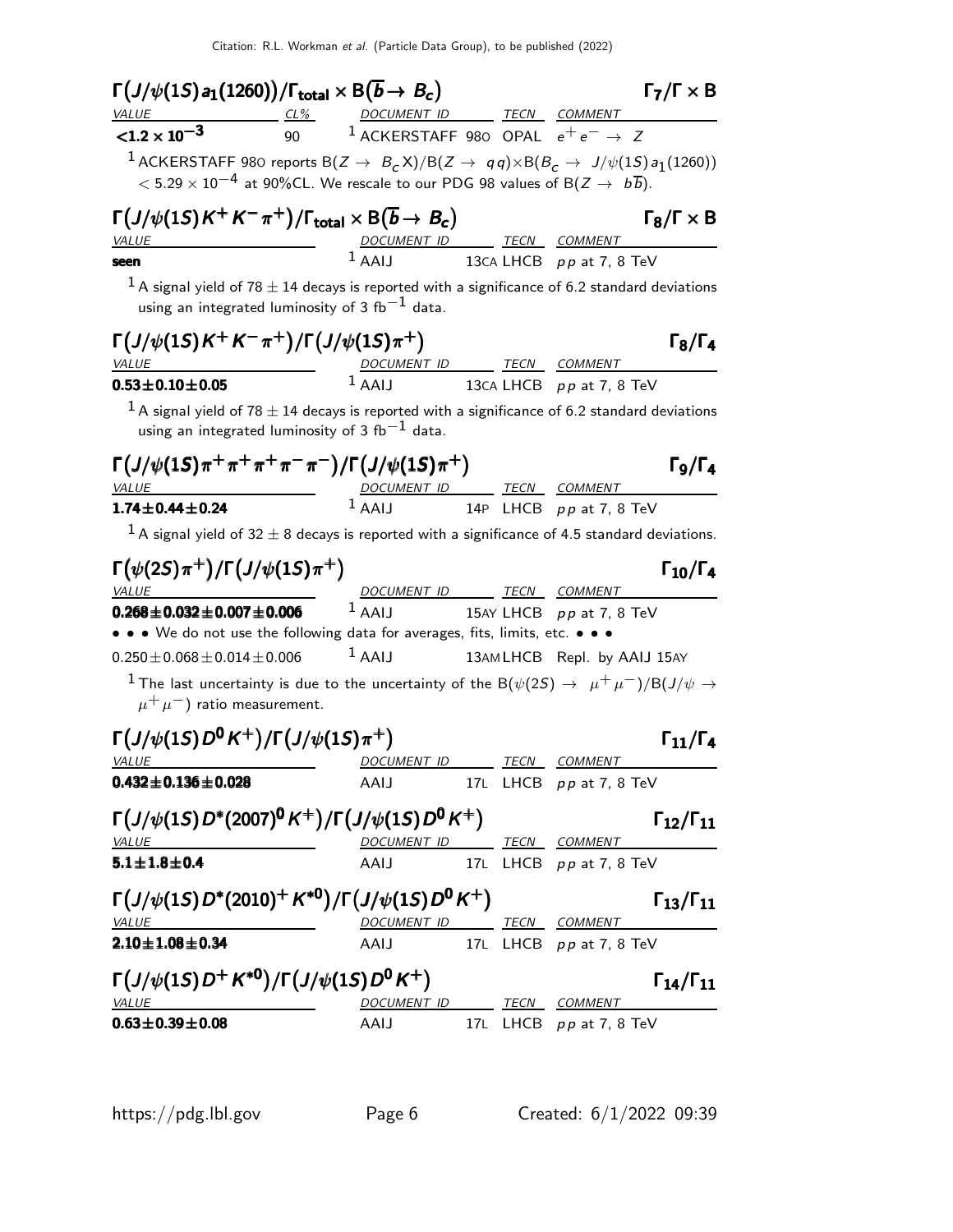| $\Gamma(J/\psi(1S)D_{s}^{+})/\Gamma(J/\psi(1S)\pi^{+})$                                                                                                                |                          |                          | $\Gamma_{15}/\Gamma_4$                              |
|------------------------------------------------------------------------------------------------------------------------------------------------------------------------|--------------------------|--------------------------|-----------------------------------------------------|
| VALUE                                                                                                                                                                  | DOCUMENT ID              |                          | TECN COMMENT                                        |
| 3.1 ±0.5 OUR AVERAGE<br>3.8 $\pm$ 1.1 $\pm$ 0.4<br>$2.90 \pm 0.57 \pm 0.24$                                                                                            | AAD<br>AAIJ              |                          | 16H ATLS pp at 7, 8 TeV<br>13AS LHCB pp at 7, 8 TeV |
| $\Gamma(J/\psi(1S)D_{\rm s}^{*+})/\Gamma(J/\psi(1S)\pi^{+})$<br><i>VALUE</i>                                                                                           |                          | DOCUMENT ID TECN COMMENT | $\Gamma_{16}/\Gamma_4$                              |
| $10.4 \pm 3.1 \pm 1.6$                                                                                                                                                 | AAD                      |                          | 16H ATLS $pp$ at 7, 8 TeV                           |
| $\Gamma(J/\psi(1S)D_{\epsilon}^{*+})/\Gamma(J/\psi(1S)D_{\epsilon}^{+})$                                                                                               |                          |                          | $\Gamma_{16}/\Gamma_{15}$                           |
| $\frac{VALUE}{2.5 \pm 0.5}$ OUR AVERAGE                                                                                                                                | DOCUMENT ID              |                          | TECN COMMENT                                        |
| 2.8 $\pm 1.2$ $\pm 0.3$                                                                                                                                                | AAD                      |                          | 16H ATLS $pp$ at 7, 8 TeV                           |
| $2.37 \pm 0.56 \pm 0.10$                                                                                                                                               | AAIJ                     |                          | 13AS LHCB pp at 7, 8 TeV                            |
| $\Gamma\left(\frac{J}{\psi(1S)\rho\overline{\rho}\pi^+}\right)/\Gamma\left(\frac{J}{\psi(1S)\pi^+}\right)$                                                             |                          |                          | $\Gamma_{17}/\Gamma_4$                              |
| <b>VALUE</b>                                                                                                                                                           | DOCUMENT ID              | TECN                     | COMMENT                                             |
| $0.143 + 0.041$<br>$-0.036$                                                                                                                                            | AAIJ                     |                          | 14AQ LHCB $pp$ at 7, 8 TeV                          |
| $\Gamma(\chi^0_c\pi^+)$ / $\Gamma_{\rm total}$                                                                                                                         |                          |                          | $\Gamma_{18}/\Gamma$                                |
| VALUE (units $10^{-6}$ )                                                                                                                                               | DOCUMENT ID TECN COMMENT |                          |                                                     |
| 24.0 $+8.6$ ± 0.4                                                                                                                                                      | $1,2$ AAIJ               |                          | 16AT LHCB pp at 7 and 8 TeV                         |
| <sup>1</sup> AAIJ 16AT reports $[\Gamma(B_c^+\to \chi_c^0\pi^+)/\Gamma_{\text{total}}]\times[\Gamma(\overline{b}\to B^+)/\Gamma_{\text{total}}]=(9.8^{+3.4}_{-3.0}\pm$ |                          |                          |                                                     |

 $(0.8)\times 10^{-6}$  which we divide by our best value  $\Gamma(\overline{b}\rightarrow~B^+)/\Gamma_{\rm total}=0.408\pm0.007.$  Our first error is their experiment's error and our second error is the systematic error from using our best value.

 $2$  The significance of the observed signal is 4.0 standard deviations.

| $\Gamma(p\overline{p}\pi^+)$ / $\Gamma_{\rm total}$                                                                   |                     |      |                           | $\Gamma_{19}/\Gamma$ |
|-----------------------------------------------------------------------------------------------------------------------|---------------------|------|---------------------------|----------------------|
| <i>VALUE</i>                                                                                                          | <i>DOCUMENT ID</i>  | TECN | COMMENT                   |                      |
| not seen                                                                                                              | $\overline{A}$ AAIJ |      | 16K LHCB $pp$ at 7, 8 TeV |                      |
| 1 Measures the ratio $(f/f)$ $\vee$ $R(B^{+})$ $\vee$ $R(B^{-+})$ $\vee$ 3.6 $\vee$ 10 <sup>-8</sup> at 05% Cl in the |                     |      |                           |                      |

 $^1$  Measures the ratio  $(f_{\cal C}/f_{\cal U}) \ \times \ {\sf B} (B^+_{\cal C} \ \to \ \ \rho \overline{\rho} \pi^+) \ < \ 3.6 \times 10^{-8}$  at 95% CL, in the region  $m(p\overline{p}) <$  2.85 GeV/c<sup>2</sup>, where  $f^-_{\mathcal{C}}(f_{\mathcal{U}})$  represents the fragmentation fraction of the *b*-quark into the  $B^+$  $_c^+$  (B<sup>+</sup><sub>u</sub>  $\begin{matrix} 1 \ u \end{matrix}$  meson.

| $\Gamma(D^0 K^+)/\Gamma_{\text{total}} \times B(\overline{b} \rightarrow B_c)$                                                                                                                                                                                                                                                                                                                                                             | $\Gamma_{20}/\Gamma \times B$ |                                |
|--------------------------------------------------------------------------------------------------------------------------------------------------------------------------------------------------------------------------------------------------------------------------------------------------------------------------------------------------------------------------------------------------------------------------------------------|-------------------------------|--------------------------------|
| $3.8^{+1.2}_{-1.0} \pm 0.1$                                                                                                                                                                                                                                                                                                                                                                                                                | $1$ AAIJ                      | $17$ AG LHCB $p p$ at 7, 8 TeV |
| $1$ AAIJ 17AG reports $[\Gamma(B_c^+ \rightarrow D^0 K^+)/\Gamma_{\text{total}} \times B(\overline{b} \rightarrow B_c)] / [B(\overline{b} \rightarrow B^+)] =$<br>$(9.3^{+2.8}_{-2.5} \pm 0.6) \times 10^{-7}$ which we multiply by our best value $B(\overline{b} \rightarrow B^+) = (40.8 \pm 0.7) \times 10^{-2}$ . Our first error is their experiment's error and our second error is the systematic error from using our best value. |                               |                                |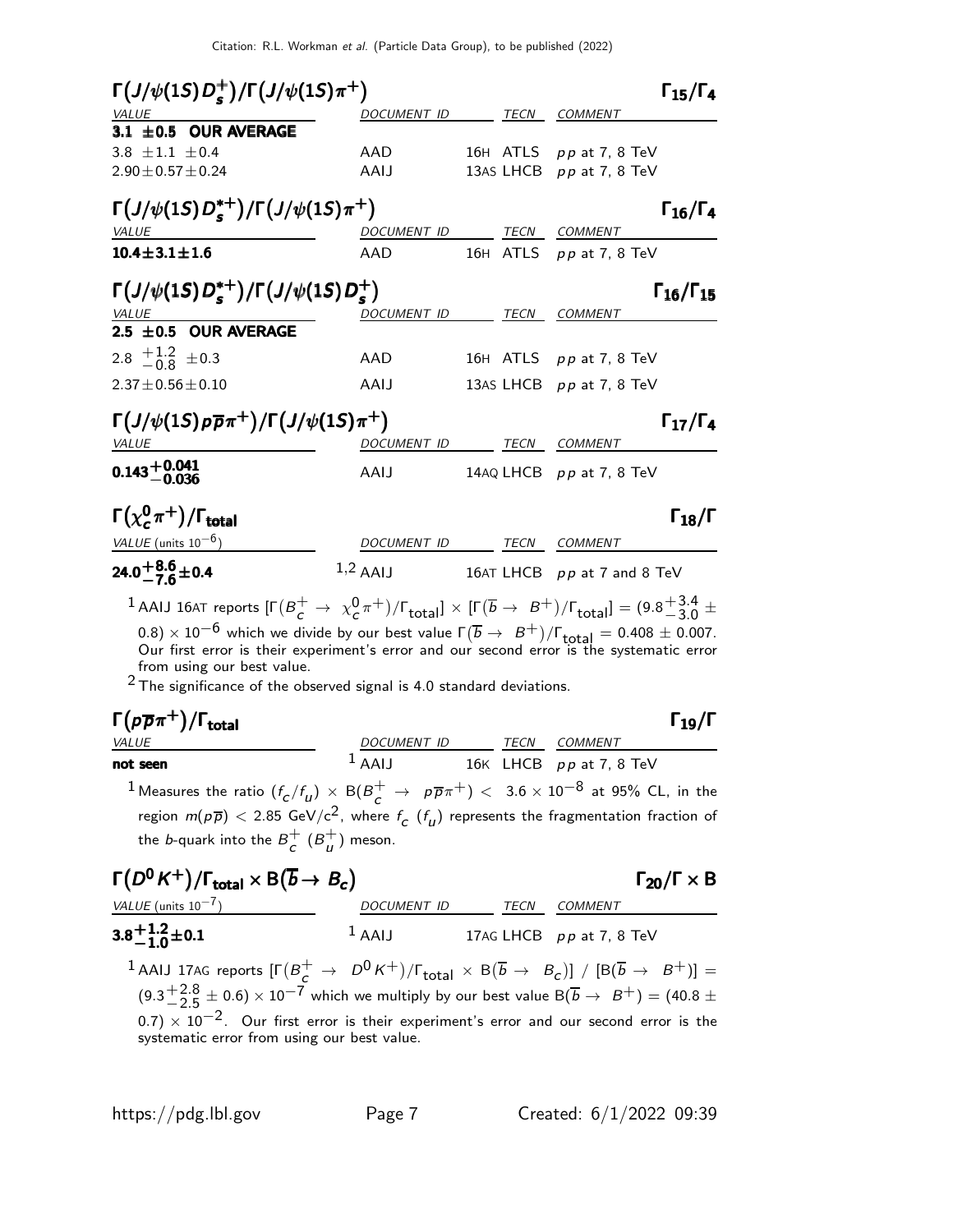$\Gamma(D^0 \pi^+) / \Gamma_{\text{total}} \times B(\overline{b} \to B_c)$   $\Gamma_{21} / \Gamma \times B$ ) Γ $_{21}/$ Γ  $\times$  Β VALUE CL<sup>%</sup> DOCUMENT ID TECN COMMENT  $< 1.6 \times 10^{-7}$ 95  $1$  AAIJ 17AG LHCB pp at 7, 8 TeV  $^1$  AAIJ 17AG reports  $[\Gamma(B_c^+\to~D^0\pi^+)/\Gamma_{\rm total}\,\times\, {\rm B}(\overline{b}\,\to~B_c)]$  /  $[{\rm B}(\overline{b}\,\to~B^+)]<$  $3.9 \times 10^{-7}$  which we multiply by our best value B( $\overline{b} \rightarrow B^{+}$ ) = 40.8 × 10<sup>-2</sup>.  $\Gamma(D^{*0}\pi^+) / \Gamma_{\text{total}} \times \mathsf{B}(\overline{b} \to B_c)$   $\Gamma_{22} / \Gamma \times \mathsf{B}$  $\Gamma_{22}/\Gamma \times B$ VALUE  $\frac{VALUE}{1.000}$   $\frac{CL\%}{1.000}$   $\frac{DOCUMENT ID}{1.000}$   $\frac{TECN}{1.000}$   $\frac{COMMENT}{1.000}$  $<$ 4 × 10<sup>-7</sup> 17AG LHCB  $pp$  at 7, 8 TeV  $^1$ AAIJ 17AG reports  $[\Gamma(B_c^+\rightarrow D^{*0}\pi^+)/\Gamma_{\text{total}}\times B(\overline{b}\rightarrow B_c)]$  /  $[B(\overline{b}\rightarrow B^+)]$  $<~1.1\times 10^{-6}$  which we multiply by our best value B $(\overline{b}\rightarrow~B^+)=$  40.8  $\times$  10 $^{-2}.$  $\Gamma(D^{*0} K^+) / \Gamma_{\text{total}} \times \text{B}(\overline{b} \to B_c)$  Γ<sub>23</sub>/Γ × Β VALUE CL% DOCUMENT ID TECN COMMENT  $\leq$ 4 x 10<sup>-7</sup> 95 <sup>1</sup> AAIJ 17AG LHCB pp at 7, 8 TeV  $^1$  AAIJ 17AG reports  $[\Gamma(B_c^+\rightarrow~D^{*0}\text{\textit{K}}^+)/\Gamma_{\text{total}}\,\times\, \text{B}(\overline{b}\,\rightarrow\,\ B_c)]$  /  $[\text{B}(\overline{b}\,\rightarrow\,\ B^+)]$  $< 1.1 \times 10^{-6}$  which we multiply by our best value B $(\overline{b} \rightarrow B^{+}) = 40.8 \times 10^{-2}$ .  $Γ(D_5^+)$  $\Gamma(D_s^+ \overline{D}^0) / \Gamma_{\text{total}} \times B(\overline{b} \to B_c)$   $\Gamma_{24}/\Gamma \times B$  $\Gamma_{24}/\Gamma \times B$ VALUE CL% DOCUMENT ID TECN COMMENT  $1.4 \times 10^{-7}$  90  $^{1}$  AAIJ 18P LHCB pp at 7, 8 TeV  $^1$ AAIJ 18P reports  $[\Gamma(B_c^+ \rightarrow D_s^+)]$  $\frac{1}{s}$   $\overline{D}^{0}$ )/ $\Gamma_{\text{total}} \times B(\overline{b} \rightarrow B_{c})$ ] /  $[B(\overline{b} \rightarrow B^{+})]$  /  $[B(B^+ \rightarrow \overline{D}^0 D^+)] < 0.9 \times 10^{-3}$  which we multiply by our best values  $B(\overline{b} \rightarrow B^+)$  $= 40.8 \times 10^{-2}$ , B $(B^+ \rightarrow \overline{D}^0 D^+) = 3.8 \times 10^{-4}$ .  $Γ(D_5^+)$  $\Gamma(D_s^+ D^0)/\Gamma_{\text{total}} \times B(\overline{b} \to B_c)$   $\Gamma_{25}/\Gamma \times B$  $(\mathbf{S}^+ \mathbf{D}^0)/\Gamma_{\text{total}} \times \mathsf{B}(\overline{\mathbf{b}} \to \mathbf{B}_c)$ Γ<sub>25</sub>/Γ × Β VALUE CL<sup>%</sup> DOCUMENT ID TECN COMMENT  $<$ 6  $\times$  10 $^{-8}$ 90  $1$  AAIJ 18P LHCB pp at 7, 8 TeV  $^1$ AAIJ 18P reports  $[\Gamma(B_c^+ \rightarrow D_s^+)$  $(S^+_{\mathcal{S}}D^0)/\Gamma_{\text{total}} \times B(\overline{b} \rightarrow B_c)] / [B(\overline{b} \rightarrow B^+)] /$  $[\mathsf{B}(B^+\to \overline{D}^0 D^+)] < 3.7\times 10^{-4}$  which we multiply by our best values  $\mathsf{B}(\overline{b}\to B^+)$  $= 40.8 \times 10^{-2}$ , B $(B^{+} \rightarrow \overline{D}^{0} D^{+}) = 3.8 \times 10^{-4}$ .  $\Gamma(D^+ \overline{D}{}^0) / \Gamma_{\text{total}} \times B(\overline{b} \to B_c)$   $\Gamma_{26} / \Gamma \times B$ Γ<sub>26</sub>/Γ  $\times$  Β <u>CL% DOCUMENT ID TECN COMMENT</u>  ${<}3.0 \times 10^{-6}$ 90  $1$  AAIJ 18P LHCB pp at 7, 8 TeV  $^1$ AAIJ 18P reports  $[\Gamma(B_c^+ \rightarrow D^+\overline{D}^0)/\Gamma_{\text{total}} \times B(\overline{b} \rightarrow B_c)] / [B(\overline{b} \rightarrow B^+)] /$  $[B(B^+ \rightarrow \overline{D}^0 D^+)] < 1.9 \times 10^{-2}$  which we multiply by our best values  $B(\overline{b} \rightarrow B^+)$  $= 40.8 \times 10^{-2}$ , B $(B^{+} \rightarrow \overline{D}^{0} D^{+}) = 3.8 \times 10^{-4}$ .  $\Gamma(D^+ D^0)/\Gamma_{\text{total}} \times \mathsf{B}(\overline{b} \to B_c)$   $\Gamma_{27}/\Gamma \times \mathsf{B}$  $\Gamma_{27}/\Gamma \times B$ <u>CL% DOCUMENT ID TECN COMMENT</u> • • • We do not use the following data for averages, fits, limits, etc. • • •  $<$ 1.9  $\times$  10 $^{-6}$  90  $^{-1}$  AAIJ 18P LHCB Repl. by AAIJ 21AF  $^1$  AAIJ 18P reports  $[\Gamma(B_c^+ \rightarrow D^+ D^0)/\Gamma_{\text{total}} \times B(\overline{b} \rightarrow B_c)] / [B(\overline{b} \rightarrow B^+)] /$  $[B(B^+ \rightarrow \overline{D}^0 D^+)] < 1.2 \times 10^{-2}$  which we multiply by our best values  $B(\overline{b} \rightarrow B^+)$  $= 40.8 \times 10^{-2}$ , B( $B^+ \rightarrow \overline{D}^0 D^+$ ) = 3.8 × 10<sup>-4</sup>. https://pdg.lbl.gov Page 8 Created: 6/1/2022 09:39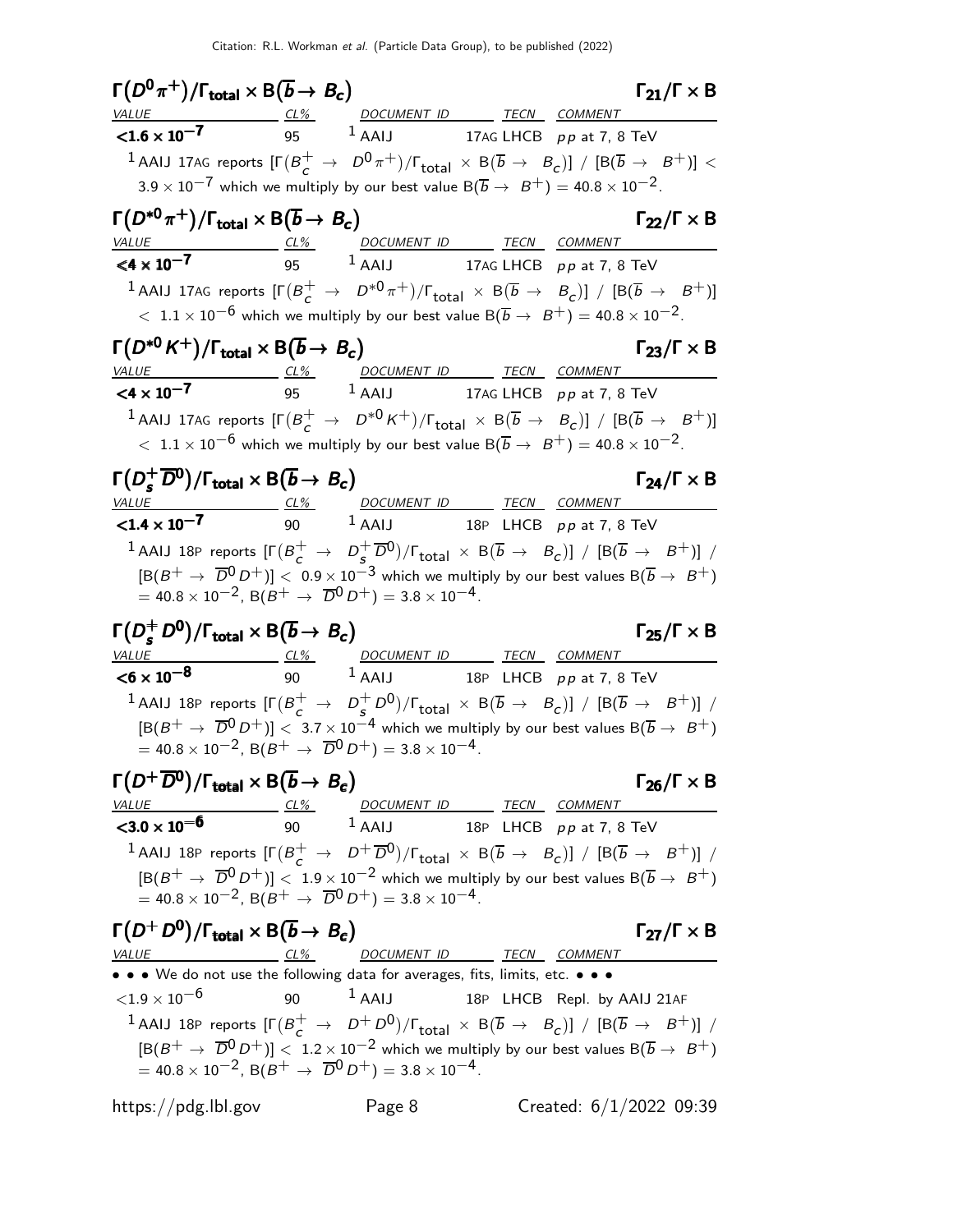$\lceil \Gamma(D_s^{*+}$  $s^{*+}\overline{D}^0$ ) +  $\Gamma(D_s^+)$  $\left[\Gamma(D_s^{*+} \overline{D}^0) + \Gamma(D_s^{+} \overline{D}^{*}(2007)^0)\right] / \Gamma_{\text{total}} \times B(\overline{b} \to B_c)$  $(\overline{b} \rightarrow B_c)$   $(\Gamma_{28} + \Gamma_{29})/\Gamma \times B$  $s^{*+}\overline{D}^0$ ) +  $\Gamma(D_s^+)$  $\left[\Gamma(D_s^{*+} \overline{D}^0) + \Gamma(D_s^{+} \overline{D}^{*}(2007)^0)\right]$ /Γ<sub>total</sub> × Β  $\left[\Gamma(D_s^{*+} \overline{D}^0) + \Gamma(D_s^{+} \overline{D}^{*}(2007)^0)\right] / \Gamma_{\text{total}} \times B(\overline{b} \to B_c)$  $s^{*+}\overline{D}^0$ ) +  $\Gamma(D_s^+)$  $\frac{1}{s}\overline{D}^{*}(2007)^{0})\big]/\Gamma_{\rm total}\times{\cal B}(\overline{b}\to B_c)\qquad(\Gamma_{28}+\Gamma_{29})/\Gamma\times{\cal B}$ CL% DOCUMENT ID TECN COMMENT • • • We do not use the following data for averages, fits, limits, etc. • • •  $<$ 4  $\times$  10<sup>-7</sup> 90 <sup>1</sup> AAIJ 18P LHCB Repl. by AAIJ 21AF  $^1$  AAIJ 18P reports [ $\left[\Gamma(B_c^+ \rightarrow \ D^{\ast+}_s \right]$  $(s^+$ <sub>s</sub> D<sup>0</sup>) +  $\Gamma(B_c^+$   $\rightarrow$   $D_s^+$  $\frac{1}{s}\overline{D}^*(2007)^0)\Big]/\Gamma_{\text{total}}\times \text{B}(\overline{b}\rightarrow$  $\left(B_{\mathcal{C}}\right)\right]/\left[\mathsf{B}(\overline{b}\rightarrow~B^{+})\right]/\left[\mathsf{B}(B^{+}\rightarrow~\overline{D}^{0}D^{+})\right]<2.8\times10^{-3}$  which we multiply by our best values  $B(\overline{b} \to B^+) = 40.8 \times 10^{-2}$ ,  $B(B^+ \to \overline{D}^0 D^+) = 3.8 \times 10^{-4}$ .  $\lceil \Gamma(D_s^{*+}$ \*<sup>+</sup> D<sup>0</sup>) + Γ(D<sup>+</sup>  $\left[ \Gamma (D_s^{*+} D^0) + \Gamma (D_s^+ D^{*}(2007)^0) \right] / \Gamma_{\text{total}} \times B(\overline{b} \to B_c)$   $(\Gamma_{30} + \Gamma_{31}) / \Gamma \times B$  $s^{*+}D^0$ ) +  $\Gamma(D_s^+$  $\left[\Gamma(D_s^{*+}D^0) + \Gamma(D_s^+D^{*}(2007)^0)\right] / \Gamma_{\text{total}} \times \mathsf{B}(\overline{b} \to B_c)$   $(\Gamma_{30} + \Gamma_{31}) / \Gamma \times \mathsf{B}$  $\left[\Gamma(D_s^{*+}D^0) + \Gamma(D_s^+D^{*}(2007)^0)\right] / \Gamma_{\text{total}} \times B(\overline{b} \to B_c)$   $(\Gamma_{30} + \Gamma_{31}) / \Gamma \times B$  $s^{*+}D^0$ ) +  $\Gamma(D_s^+)$  $\frac{1}{s} D^* (2007)^0 \big) \big] / \Gamma_{\text{total}} \times \mathsf{B} \big( \overline{b} \to B_c \big) \qquad \text{(} \Gamma_{30} + \Gamma_{31} \text{)/} \Gamma \times \mathsf{B}$ <u>CL% DOCUMENT ID TECN COMMENT</u> • • • We do not use the following data for averages, fits, limits, etc. • • •  $<$ 5  $\times$  10 $^{-7}$  90  $^{-1}$  AAIJ 18P LHCB Repl. by AAIJ 21AF  $^1$  AAIJ 18P reports [ $\left[\Gamma(B_c^+ \rightarrow \ D^{\ast+}_s \right]$  $S_s^{*+}D^0$ ) +  $\Gamma(B_c^+ \to D_s^+)$  $\frac{1}{s}D^*(2007)^0)\Big]/\Gamma_{\text{total}}\times \textsf{B}(\overline{b}\rightarrow$  $(B_\mathcal{C})]$  /  $[B(\overline{b}\to~B^+)]$  /  $[B(B^+\to~\overline{D}^0\overline{D}^+)] <~3.0\times 10^{-3}$  which we multiply by our best values  $B(\overline{b} \to B^+) = 40.8 \times 10^{-2}$ ,  $B(B^+ \to \overline{D}^0 D^+) = 3.8 \times 10^{-4}$ .  $\Gamma(D^*(2010)^+ \overline{D}{}^0) / \Gamma_{\text{total}} \times \text{B}(\overline{b} \to B_c)$   $\Gamma_{32} / \Gamma \times \text{B}$  $\Gamma_{32}/\Gamma \times B$ VALUE CL% DOCUMENT ID TECN COMMENT  $<$ 6.2  $\times$  10<sup>-3</sup> 90  $^1$  BARATE 98Q ALEP  $e^+e^- \rightarrow Z$  $^1$ BARATE 98Q reports B $(Z \rightarrow \;\;B_c^-\chi) \times {\rm B} (B_c^-\rightarrow \;\;D^*(2010)^+\,\overline{D}{}^0) \,<\,1.9\times 10^{-3}$  at 90%CL. We rescale to our PDG 98 values of B $(Z\to~b\,b).$  $\left[\Gamma(D^*(2010)^+\overline{D^0}, D^{*+}\to D^+\pi^0/\gamma)+\Gamma(D^+\overline{D}^*(2007)^0)\right]/\Gamma_{\text{total}}\times \textsf{B}(\overline{b}\to B_c)$ ( $\Gamma_{33}+\Gamma_{34}$ )/ $\Gamma\times\Gamma$  $B_c$  $(\Gamma_{33} + \Gamma_{34})/\Gamma \times B$ VALUE CL% DOCUMENT ID TECN COMMENT • • • We do not use the following data for averages, fits, limits, etc. • • •  $<$ 9  $\times$  10<sup>-6</sup> 90 <sup>1</sup> AAIJ 18P LHCB Repl. by AAIJ 21AF  $^1$ AAIJ 18P reports  $[\Gamma(B_c^+ \rightarrow D^*(2010)^+ \overline{D}^0, D^{*+} \rightarrow D^+ \pi^0/\gamma) + \Gamma(B_c^+ \rightarrow$  $\left[D^+\overline{D}{}^*(2007)^0\right]\right] / \Gamma_{\sf total} \; \times \; {\sf B} \big(\overline{b} \; \rightarrow \;\; B_c\big)] \; / \; \left[{\sf B} (\overline{b} \; \rightarrow \;\; B^+)\right] \; / \; \left[{\sf B} (B^+ \; \rightarrow \;\; \overline{D}{}^0 \, D^+)\right]$  $< 5.5 \times 10^{-2}$  which we multiply by our best values  $B(\overline{b} \rightarrow B^{+}) = 40.8 \times 10^{-2}$ ,  $B(B^+ \to \overline{D}^0 D^+) = 3.8 \times 10^{-4}$ .  $\left[\Gamma(D^*(2010)^+D^0, D^{*+}\to D^+\pi^0/\gamma)+\Gamma(D^+D^*(2007)^0)\right]/\Gamma_{\text{total}}\times \mathsf{B}(\overline{b}\to$  $B_c$  $(\Gamma_{36} + \Gamma_{37})/\Gamma \times B$ VALUE CL% DOCUMENT ID TECN COMMENT • • • We do not use the following data for averages, fits, limits, etc. • • •  $\langle 3.4 \times 10^{-6}$  90  $^1$  AAIJ 18P LHCB Repl. by AAIJ 21AF  $^1$ AAIJ 18P reports  $[\Gamma(B_c^+ \rightarrow D^*(2010)^+ D^0, D^{*+} \rightarrow D^+\pi^0/\gamma) + \Gamma(B_c^+ \rightarrow$  $\left[D^+\, D^\ast (2007)^0\right]\right] / \Gamma_{\small\textrm{total}} \; \times \; \textrm{B} \big( \overline{b} \; \rightarrow \;\;\; B_c \big)\big] \; / \; \left[\textrm{B} (\overline{b} \; \rightarrow \;\;\; B^+) \right] \; / \; \left[\textrm{B} (B^+ \; \rightarrow \;\;\; \overline{D}{}^0 \, D^+) \right]$  $< 2.2 \times 10^{-2}$  which we multiply by our best values B( $\overline{b} \rightarrow B^{+}$ ) = 40.8 × 10<sup>-2</sup>,  $B(B^+ \to \overline{D}^0 D^+) = 3.8 \times 10^{-4}$ .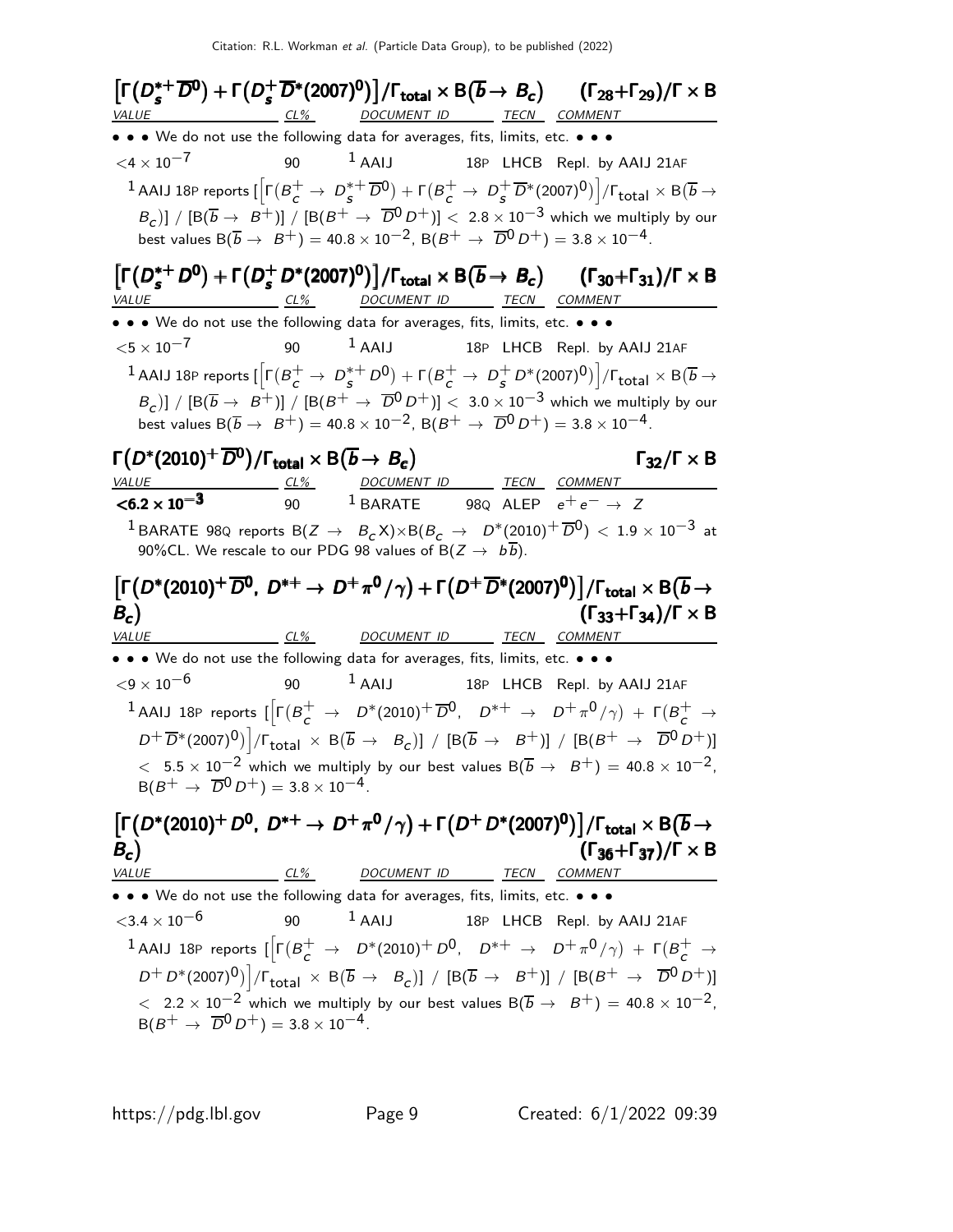$Γ(D_s^{*+})$  $\Gamma(D_s^{*+} \overline{D}^*(2007)^0)/\Gamma_{\text{total}} \times B(\overline{b} \to B_c)$  Γ<sub>38</sub>/Γ × Β  $\Gamma(D_s^{*+}\overline{D}^*(2007)^0)/\Gamma_{\text{total}} \times \text{B}(\overline{b} \to B_c)$   $\Gamma_{38}/\Gamma \times \text{B}$  $\Gamma_{38}/\Gamma \times B$ DOCUMENT ID TECN COMMENT • • • We do not use the following data for averages, fits, limits, etc. • • •  $\langle 1.7 \times 10^{-6}$  90 <sup>1</sup> AAIJ 18P LHCB Repl. by AAIJ 21AF  $^1$  AAIJ 18P reports  $[\Gamma(B_c^+ \rightarrow D_s^{*+})]$  $\frac{1}{\sqrt{2}}(\mathsf{1007})^0)/\Gamma_\mathsf{total}\times \mathsf{B}(\overline{b}\to~\mathsf{B}_\mathsf{C})] \; / \; [\mathsf{B}(\overline{b}\to~\mathsf{B}^+)]$  $\sqrt{[B(B^+ \rightarrow \overline{D}^0 D^+)]} < 1.1 \times 10^{-2}$  which we multiply by our best values  $B(\overline{b} \rightarrow B^+)$  $= 40.8 \times 10^{-2}$ , B( $B^+ \rightarrow \overline{D}^0 D^+$ ) = 3.8 × 10<sup>-4</sup>.  $Γ(D_s^{*+})$  $\Gamma(D_s^{*+}D^*(2007)^0)/\Gamma_{\text{total}} \times \mathsf{B}(\overline{b} \to B_c)$  Γ<sub>39</sub>/Γ × Β  $\Gamma_{39}/\Gamma \times B$ CL% DOCUMENT ID TECN COMMENT • • • We do not use the following data for averages, fits, limits, etc. • • •  $\langle 3.1 \times 10^{-6}$  90  $^1$  AAIJ 18P LHCB Repl. by AAIJ 21AF  $^1$  AAIJ 18P reports  $[\Gamma(B_c^+ \rightarrow D_s^{*+})]$  $\frac{1}{s} \mathcal{L}^* \mathcal{D}^*(2007)^0)/\Gamma_{\text{total}} \times \mathsf{B}(\overline{b} \rightarrow \ B_{\mathcal{C}})] \; / \; [\mathsf{B}(\overline{b} \rightarrow \ B^+)]$ /  $[ B(B^+ \rightarrow \overline{D}^0 D^+)] < 2.0 \times 10^{-2}$  which we multiply by our best values  $B(\overline{b} \rightarrow B^+)$  $= 40.8 \times 10^{-2}$ , B( $B^+ \rightarrow \overline{D}^0 D^+$ ) = 3.8 × 10<sup>-4</sup>. Γ $(D*(2010)+\overline{D}^*(2007)^0)/\Gamma_{\text{total}} \times \text{B}(\overline{b} \to B_c)$  Γ<sub>40</sub>/Γ × Β CL% DOCUMENT ID TECN COMMENT • • • We do not use the following data for averages, fits, limits, etc. • • •  $\langle 1.0 \times 10^{-4}$  90  $^1$  AAIJ 18P LHCB Repl. by AAIJ 21AF  $^1$  AAIJ 18P reports  $[\Gamma(\frac{B^+}{c} \to D^*(2010)^+ \overline{D}^*(2007)^0)/\Gamma_{\text{total}} \times B(\overline{b} \to B_c)]$  /  $[B(\overline{b} \to B)^* (\overline{b} \to B^* (\overline{b} \to B)^0]$  $(B^+)\]\,/\,[{\rm B}(B^+\to\,\,\overline{{D}^0}\,D^+)]<\,$  6.5 $\times 10^{-1}$  which we multiply by our best values B $(\overline{b}\to\,$  $(B^+) = 40.8 \times 10^{-2}$ ,  $B(B^+ \to \overline{D}^0 D^+) = 3.8 \times 10^{-4}$ .  $\Gamma(D^*(2010)^+ D^*(2007)^0)/\Gamma_{\text{total}} \times \mathsf{B}(\overline{b} \to B_c)$   $\qquad \qquad \Gamma_{41}/\Gamma \times \mathsf{B}$ Γ<sub>41</sub>/Γ  $\times$  Β VALUE CL% DOCUMENT ID TECN COMMENT • • • We do not use the following data for averages, fits, limits, etc. • • •  $\langle 2.0 \times 10^{-5}$  90  $^1$  AAIJ 18P LHCB Repl. by AAIJ 21AF  $^1$  AAIJ 18P reports  $[\Gamma(\frac{B^+}{c} \to D^*(2010)^+ D^*(2007)^0)/\Gamma_{\text{total}} \times B(\overline{b} \to B_c)]$  /  $[B(\overline{b} \to B)^*$  $B^+)]/$   $[B(B^+ \to \overline{D}^0 \overline{D}^+)] < 1.3 \times 10^{-1}$  which we multiply by our best values  ${\rm B}(\overline{b} \to \overline{D}^0 \overline{D}^+)$  $B^{+}$ ) = 40.8 × 10<sup>-2</sup>, B( $B^{+}$   $\rightarrow$   $\overline{D}^{0} D^{+}$ ) = 3.8 × 10<sup>-4</sup>.  $\Gamma(D^+ K^{*0})/\Gamma_{\text{total}} \times \text{B}(\overline{b} \to B_c)$   $\Gamma_{42}/\Gamma \times \text{B}$ VALUE CL% DOCUMENT ID TECN COMMENT  $\leq$ 2.0  $\times$  10<sup>-7</sup> 90 <sup>1</sup> AAIJ 13R LHCB pp at 7 TeV  $^1$  AAIJ 13R reports  $[\Gamma(B_c^+ \rightarrow D^+ K^{*0})/\Gamma_{\text{total}} \times B(\overline{b} \rightarrow B_c)] / [B(\overline{b} \rightarrow B^+)] <$  $0.5 \times 10^{-6}$  which we multiply by our best value B( $\overline{b} \rightarrow B^{+}$ ) = 40.8 × 10<sup>-2</sup>.  $\Gamma(D^+\overline{K}^{*0})/\Gamma_{\text{total}} \times \text{B}(\overline{b} \to B_c)$   $\Gamma_{43}/\Gamma \times \text{B}$ VALUE CL% DOCUMENT ID TECN COMMENT  $1.6 \times 10^{-7}$  90  $^{1}$  AAIJ 13R LHCB pp at 7 TeV  $^1$  AAIJ 13R reports  $[\Gamma(B_c^+ \to D^+\overline{K}{}^{*0})/\Gamma_{\rm total} \times B(\overline{b} \to B_c)]$  /  $[B(\overline{b} \to B^+)] <$  $0.4 \times 10^{-6}$  which we multiply by our best value B( $\overline{b} \rightarrow B^{+}$ ) = 40.8 × 10<sup>-2</sup>.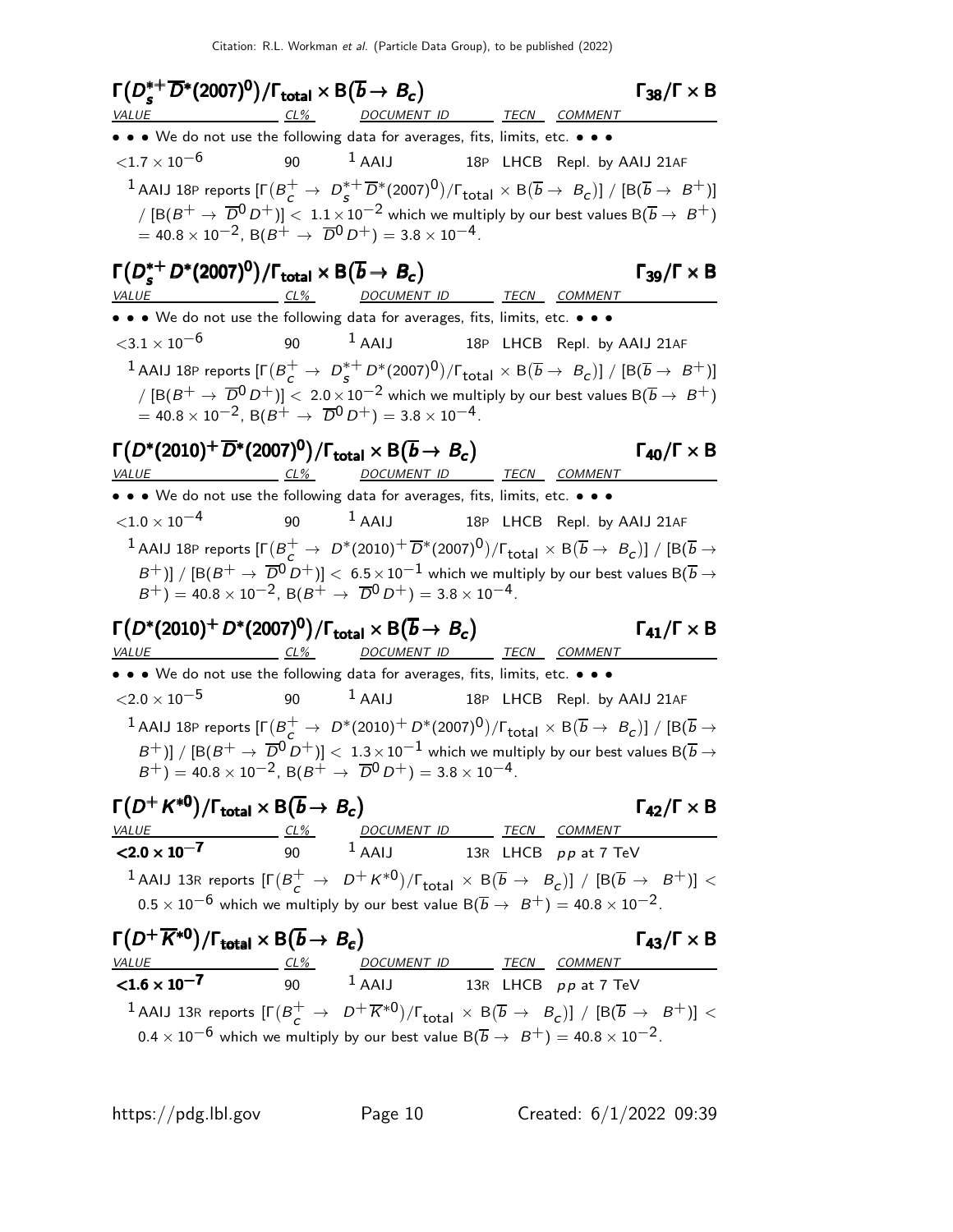|                                                                                                                                                                                                                                                                                                                                                                                                                                                                                                                                                               |                        | $\Gamma(D_c^+ K^{*0})/\Gamma_{\text{total}} \times B(\overline{b} \to B_c)$                                                                |                            |                           | $\Gamma_{44}/\Gamma \times B$                                        |
|---------------------------------------------------------------------------------------------------------------------------------------------------------------------------------------------------------------------------------------------------------------------------------------------------------------------------------------------------------------------------------------------------------------------------------------------------------------------------------------------------------------------------------------------------------------|------------------------|--------------------------------------------------------------------------------------------------------------------------------------------|----------------------------|---------------------------|----------------------------------------------------------------------|
| VALUE CL% DOCUMENT ID TECN COMMENT                                                                                                                                                                                                                                                                                                                                                                                                                                                                                                                            |                        |                                                                                                                                            |                            |                           |                                                                      |
| $< 2.9 \times 10^{-7}$                                                                                                                                                                                                                                                                                                                                                                                                                                                                                                                                        |                        | 90 $1$ AAIJ 13R LHCB $pp$ at 7 TeV                                                                                                         |                            |                           |                                                                      |
| <sup>1</sup> AAIJ 13R reports $[\Gamma(B_c^+ \to D_s^+ \kappa^{*0})/\Gamma_{\rm total} \times B(\overline{b} \to B_c)]$ / $[B(\overline{b} \to B^+)] <$                                                                                                                                                                                                                                                                                                                                                                                                       |                        |                                                                                                                                            |                            |                           |                                                                      |
| $0.7 \times 10^{-6}$ which we multiply by our best value B( $\overline{b} \rightarrow B^{+}$ ) = 40.8 $\times 10^{-2}$ .                                                                                                                                                                                                                                                                                                                                                                                                                                      |                        |                                                                                                                                            |                            |                           |                                                                      |
| $\Gamma(D_s^+\overline{K}^{*0})/\Gamma_{\text{total}} \times B(\overline{b} \to B_c)$                                                                                                                                                                                                                                                                                                                                                                                                                                                                         |                        |                                                                                                                                            |                            |                           | $\Gamma_{45}/\Gamma \times B$                                        |
| $\frac{VALUE}{\text{24} \times 10^{-7}}$ $\frac{CL\%}{90}$ $\frac{DOCUMENT ID}{1 AAIJ}$ $\frac{TECN}{13R}$ $\frac{COMMENT}{LHCB}$ $pp$ at 7 TeV                                                                                                                                                                                                                                                                                                                                                                                                               |                        |                                                                                                                                            |                            |                           |                                                                      |
|                                                                                                                                                                                                                                                                                                                                                                                                                                                                                                                                                               |                        |                                                                                                                                            |                            |                           |                                                                      |
| <sup>1</sup> AAIJ 13R reports $[\Gamma(B_c^+ \to D_s^+\overline{K}{}^{*0})/\Gamma_{\text{total}}\times B(\overline{b} \to B_c)]$ / $[B(\overline{b} \to B^+)]$ <                                                                                                                                                                                                                                                                                                                                                                                              |                        |                                                                                                                                            |                            |                           |                                                                      |
| $1.1 \times 10^{-6}$ which we multiply by our best value B $(\overline{b} \rightarrow \ B^{+}) = 40.8 \times 10^{-2}$ .                                                                                                                                                                                                                                                                                                                                                                                                                                       |                        |                                                                                                                                            |                            |                           |                                                                      |
| $\Gamma(D_s^+\phi)/\Gamma_{\text{total}} \times B(\overline{b} \to B_c)$                                                                                                                                                                                                                                                                                                                                                                                                                                                                                      |                        |                                                                                                                                            |                            |                           | $\Gamma_{46}/\Gamma \times B$                                        |
| <u>VALUE</u>                                                                                                                                                                                                                                                                                                                                                                                                                                                                                                                                                  |                        |                                                                                                                                            |                            |                           |                                                                      |
| $<$ 3.3 $\times$ 10 <sup>-7</sup>                                                                                                                                                                                                                                                                                                                                                                                                                                                                                                                             |                        | <u>CL%</u><br><u>DOCUMENT ID</u><br>1 AAIJ<br>13R LHCB <i>pp</i> at 7 TeV                                                                  |                            |                           |                                                                      |
| <sup>1</sup> AAIJ 13R reports $[\Gamma(B_{\substack{c}}^+ \to D_{\substack{c}}^+ \phi)/\Gamma_{\rm total} \times B(\overline{b} \to B_c)] / [B(\overline{b} \to B^+)] < 0.8 \times$                                                                                                                                                                                                                                                                                                                                                                           |                        |                                                                                                                                            |                            |                           |                                                                      |
| $10^{-6}$ which we multiply by our best value B( $\overline{b} \rightarrow B^{+}$ ) = 40.8 × 10 <sup>-2</sup> .                                                                                                                                                                                                                                                                                                                                                                                                                                               |                        |                                                                                                                                            |                            |                           |                                                                      |
| $\Gamma(K^+K^0)/\Gamma_{\text{total}} \times B(\overline{b} \to B_c)$                                                                                                                                                                                                                                                                                                                                                                                                                                                                                         |                        |                                                                                                                                            |                            |                           | $\Gamma_{47}/\Gamma \times B$                                        |
| <i>VALUE</i>                                                                                                                                                                                                                                                                                                                                                                                                                                                                                                                                                  |                        |                                                                                                                                            |                            |                           |                                                                      |
| $< 4.6 \times 10^{-7}$                                                                                                                                                                                                                                                                                                                                                                                                                                                                                                                                        |                        | <u>CL% DOCUMENT ID TECN COMMENT</u><br>90 1 AAIJ 13BS LHCB <i>pp</i> at 7 TeV                                                              |                            |                           |                                                                      |
| and assuming a B production ratio $f(\overline{b} \to B^+_{ii}) = 0.33$ .<br>$\Gamma(B_s^0 \pi^+ / B(\overline{b} \to B_s)) / \Gamma_{\text{total}} \times B(\overline{b} \to B_c)$                                                                                                                                                                                                                                                                                                                                                                           |                        |                                                                                                                                            |                            |                           | $\Gamma_{48}/\Gamma \times B$                                        |
| VALUE (units $10^{-3}$ )                                                                                                                                                                                                                                                                                                                                                                                                                                                                                                                                      | <u>and a strong to</u> |                                                                                                                                            |                            |                           |                                                                      |
|                                                                                                                                                                                                                                                                                                                                                                                                                                                                                                                                                               |                        |                                                                                                                                            | DOCUMENT ID TECN COMMENT   |                           |                                                                      |
|                                                                                                                                                                                                                                                                                                                                                                                                                                                                                                                                                               |                        | $1$ AAIJ                                                                                                                                   | 13BU LHCB $pp$ at 7, 8 TeV |                           |                                                                      |
| <sup>1</sup> The last uncertinty is due to the uncertainty of the $B_{\sub{c}}^{+}$ lifetime measurument.                                                                                                                                                                                                                                                                                                                                                                                                                                                     |                        |                                                                                                                                            |                            |                           |                                                                      |
|                                                                                                                                                                                                                                                                                                                                                                                                                                                                                                                                                               |                        |                                                                                                                                            |                            |                           |                                                                      |
|                                                                                                                                                                                                                                                                                                                                                                                                                                                                                                                                                               |                        |                                                                                                                                            |                            |                           |                                                                      |
|                                                                                                                                                                                                                                                                                                                                                                                                                                                                                                                                                               |                        |                                                                                                                                            |                            |                           |                                                                      |
| <sup>1</sup> Uses B( $\overline{b} \to B_c$ )/B( $\overline{b} \to B^+$ ) = 0.76% determined by AAIJ 19AI.                                                                                                                                                                                                                                                                                                                                                                                                                                                    |                        | $1$ AAIJ 21AF LHCB $pp$ at 13 TeV                                                                                                          |                            |                           |                                                                      |
|                                                                                                                                                                                                                                                                                                                                                                                                                                                                                                                                                               |                        |                                                                                                                                            |                            |                           |                                                                      |
|                                                                                                                                                                                                                                                                                                                                                                                                                                                                                                                                                               |                        |                                                                                                                                            |                            |                           |                                                                      |
|                                                                                                                                                                                                                                                                                                                                                                                                                                                                                                                                                               |                        |                                                                                                                                            |                            |                           |                                                                      |
|                                                                                                                                                                                                                                                                                                                                                                                                                                                                                                                                                               |                        |                                                                                                                                            |                            |                           |                                                                      |
| <sup>1</sup> Uses B( $\overline{b} \rightarrow B_c$ )/B( $\overline{b} \rightarrow B^+$ ) = 0.76% determined by AAIJ 19AI.                                                                                                                                                                                                                                                                                                                                                                                                                                    |                        |                                                                                                                                            |                            |                           |                                                                      |
|                                                                                                                                                                                                                                                                                                                                                                                                                                                                                                                                                               |                        |                                                                                                                                            |                            |                           |                                                                      |
|                                                                                                                                                                                                                                                                                                                                                                                                                                                                                                                                                               |                        |                                                                                                                                            |                            |                           |                                                                      |
|                                                                                                                                                                                                                                                                                                                                                                                                                                                                                                                                                               |                        | $\frac{CL\%}{10^{-4}}$ $\frac{DOCUMENT ID}{90}$ $\frac{TECN}{21AF}$ $\frac{COMMENT}{10}$ $\frac{7ECN}{p \cdot p}$ $\frac{COMMENT}{13}$ TeV |                            |                           |                                                                      |
| <sup>1</sup> Uses B( $\overline{b} \to B_c$ )/B( $\overline{b} \to B^+$ ) = 0.76% determined by AAIJ 19AI.                                                                                                                                                                                                                                                                                                                                                                                                                                                    |                        |                                                                                                                                            |                            |                           |                                                                      |
| $2.37 \pm 0.31 \pm 0.11 \pm 0.17$<br>-0.13<br>$\Gamma(D_s^+ \overline{D}{}^0)/\Gamma_{\rm total}$<br>$\frac{VALUE}{27.2 \times 10^{-4}}$ $\frac{CL\%}{90}$ $\frac{DOCUMENT ID}{1 \text{ AAIJ}}$ $\frac{TECN}{21AF LHCB}$ $\frac{COMMENT}{10 \text{ AAI}}$<br>$\Gamma(D_s^+D^0)/\Gamma_{\rm total}$<br>$\frac{VALUE}{0.0 \times 10^{-4}}$ $\frac{CL\%}{90}$ $\frac{DOCUMENT ID}{AAIJ}$ $\frac{TECN}{21AF}$ $\frac{COMMENT}{LHCB}$ $pp$ at 13 TeV<br>$\Gamma(D^+\overline{D^0})/\Gamma_{\rm total}$<br>$<$ 1.9 $\times$ 10 <sup>-4</sup><br>https://pdg.lbl.gov |                        | Page 11                                                                                                                                    |                            | Created: $6/1/2022$ 09:39 | $\Gamma_{24}/\Gamma$<br>$\Gamma_{25}/\Gamma$<br>$\Gamma_{26}/\Gamma$ |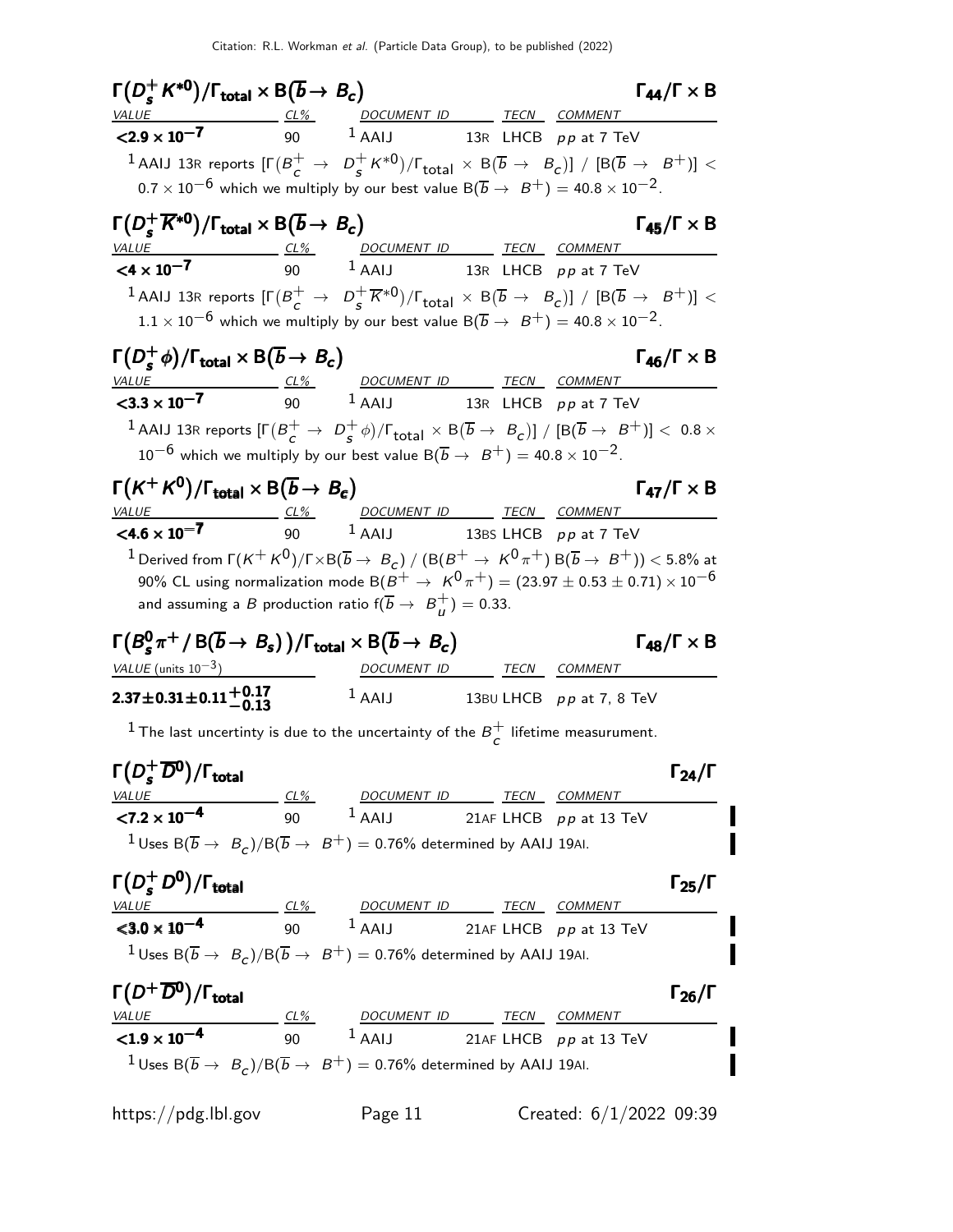| $\Gamma(D^+D^0)/\Gamma_{\rm total}$                                                                                                                                                                                                                       |                                                                                                                                                                                                                                                                                                                           |  | $\Gamma_{27}/\Gamma$                                                                         |
|-----------------------------------------------------------------------------------------------------------------------------------------------------------------------------------------------------------------------------------------------------------|---------------------------------------------------------------------------------------------------------------------------------------------------------------------------------------------------------------------------------------------------------------------------------------------------------------------------|--|----------------------------------------------------------------------------------------------|
|                                                                                                                                                                                                                                                           |                                                                                                                                                                                                                                                                                                                           |  |                                                                                              |
|                                                                                                                                                                                                                                                           | VALUE CL <sup>9</sup> OOCUMENT ID TECN COMMENT<br><b>CL4 x 10<sup>-4</sup></b> 90 <sup>1</sup> AAIJ 21AF LHCB <i>pp</i> at 13 TeV                                                                                                                                                                                         |  |                                                                                              |
|                                                                                                                                                                                                                                                           | <sup>1</sup> Uses B( $\overline{b} \to B_c$ )/B( $\overline{b} \to B^+$ ) = 0.76% determined by AAIJ 19AI.                                                                                                                                                                                                                |  |                                                                                              |
| $\Gamma(D_s^{*+}\overline{D}^0)/\Gamma_{\rm total}$                                                                                                                                                                                                       |                                                                                                                                                                                                                                                                                                                           |  | $\Gamma_{28}/\Gamma$                                                                         |
|                                                                                                                                                                                                                                                           |                                                                                                                                                                                                                                                                                                                           |  |                                                                                              |
|                                                                                                                                                                                                                                                           | $\frac{VALUE}{5.3 \times 10^{-4}}$ $\frac{CL\%}{90}$ $\frac{DOCUMENT ID}{1$ AAIJ 21AF LHCB pp at 13 TeV                                                                                                                                                                                                                   |  |                                                                                              |
|                                                                                                                                                                                                                                                           | <sup>1</sup> Uses B( $\overline{b} \to B_c$ )/B( $\overline{b} \to B^+$ ) = 0.76% determined by AAIJ 19AI.                                                                                                                                                                                                                |  |                                                                                              |
| $\Gamma(D_s^+\overline{D}{}^*(2007)^0)/\Gamma_{\rm total}$                                                                                                                                                                                                |                                                                                                                                                                                                                                                                                                                           |  | $\Gamma_{29}/\Gamma$                                                                         |
|                                                                                                                                                                                                                                                           |                                                                                                                                                                                                                                                                                                                           |  |                                                                                              |
|                                                                                                                                                                                                                                                           | $\frac{VALUE}{24.6 \times 10^{-4}}$ $\frac{CL\%}{90}$ $\frac{DOCUMENT ID}{1}$ $\frac{TECN}{21AF}$ $\frac{COMMENT}{LHCB}$ $pp$ at 13 TeV                                                                                                                                                                                   |  |                                                                                              |
|                                                                                                                                                                                                                                                           | <sup>1</sup> Uses B( $\overline{b} \to B_c$ )/B( $\overline{b} \to B^+$ ) = 0.76% determined by AAIJ 19AI.                                                                                                                                                                                                                |  |                                                                                              |
| $\Gamma(D_s^{*+}D^0)/\Gamma_{\rm total}$                                                                                                                                                                                                                  |                                                                                                                                                                                                                                                                                                                           |  | $\Gamma_{30}/\Gamma$                                                                         |
|                                                                                                                                                                                                                                                           | $\frac{VALUE}{0.9 \times 10^{-3}}$ $\frac{CL\%}{90}$ $\frac{DOCUMENT ID}{1 AAIJ}$ $\frac{TECN}{21AF}$ $\frac{COMMENT}{100}$ $\frac{TDEN}{100}$ $\frac{TDEN}{100}$ $\frac{TDEN}{100}$ $\frac{TDEN}{100}$ $\frac{TDEN}{100}$ $\frac{TDEN}{100}$ $\frac{TDEN}{100}$ $\frac{TDEN}{100}$ $\frac{TDEN}{100}$ $\frac{TDEN}{100}$ |  |                                                                                              |
|                                                                                                                                                                                                                                                           |                                                                                                                                                                                                                                                                                                                           |  |                                                                                              |
|                                                                                                                                                                                                                                                           | <sup>1</sup> Uses B( $\overline{b} \to B_c$ )/B( $\overline{b} \to B^+$ ) = 0.76% determined by AAIJ 19AI.                                                                                                                                                                                                                |  |                                                                                              |
| $\Gamma(D_s^+ D^*(2007)^0)/\Gamma_{\rm total}$                                                                                                                                                                                                            |                                                                                                                                                                                                                                                                                                                           |  | $\Gamma_{31}/\Gamma$                                                                         |
|                                                                                                                                                                                                                                                           |                                                                                                                                                                                                                                                                                                                           |  |                                                                                              |
|                                                                                                                                                                                                                                                           |                                                                                                                                                                                                                                                                                                                           |  |                                                                                              |
|                                                                                                                                                                                                                                                           | $\frac{VALUE}{0.6 \times 10^{-4}}$ $\frac{CL\%}{90}$ $\frac{DOCUMENT ID}{1 AAIJ}$ $\frac{TECN}{21AF}$ $\frac{COMMENT}{LHCB}$ $pp$ at 13 TeV                                                                                                                                                                               |  |                                                                                              |
|                                                                                                                                                                                                                                                           | <sup>1</sup> Uses B $(\overline{b} \rightarrow B_c)/B(\overline{b} \rightarrow B^+) = 0.76\%$ determined by AAIJ 19AI.                                                                                                                                                                                                    |  |                                                                                              |
|                                                                                                                                                                                                                                                           |                                                                                                                                                                                                                                                                                                                           |  |                                                                                              |
|                                                                                                                                                                                                                                                           | VALUE CL% DOCUMENT ID TECN COMMENT                                                                                                                                                                                                                                                                                        |  |                                                                                              |
|                                                                                                                                                                                                                                                           | $\overline{3.8 \times 10^{-4}}$ $\overline{90}$ $1 \overline{AAlJ}$ 21AF LHCB pp at 13 TeV                                                                                                                                                                                                                                |  |                                                                                              |
|                                                                                                                                                                                                                                                           | <sup>1</sup> Uses B( $\overline{b} \to B_c$ )/B( $\overline{b} \to B^+$ ) = 0.76% determined by AAIJ 19AI.                                                                                                                                                                                                                |  |                                                                                              |
|                                                                                                                                                                                                                                                           |                                                                                                                                                                                                                                                                                                                           |  |                                                                                              |
|                                                                                                                                                                                                                                                           |                                                                                                                                                                                                                                                                                                                           |  |                                                                                              |
|                                                                                                                                                                                                                                                           | $\frac{VALUE}{2.0 \times 10^{-4}}$ $\frac{CL\%}{90}$ $\frac{DOCUMENT ID}{AAIJ}$ $\frac{TECN}{21AF}$ $\frac{COMMENT}{P \times 13}$ TeV                                                                                                                                                                                     |  |                                                                                              |
|                                                                                                                                                                                                                                                           | <sup>1</sup> Uses B( $\overline{b} \rightarrow B_c$ )/B( $\overline{b} \rightarrow B^+$ ) = 0.76% determined by AAIJ 19AI.                                                                                                                                                                                                |  |                                                                                              |
|                                                                                                                                                                                                                                                           |                                                                                                                                                                                                                                                                                                                           |  |                                                                                              |
|                                                                                                                                                                                                                                                           |                                                                                                                                                                                                                                                                                                                           |  |                                                                                              |
|                                                                                                                                                                                                                                                           | $\frac{VALUE}{0.5 \times 10^{-4}}$ $\frac{CL\%}{90}$ $\frac{DOCUMENT ID}{1 AAIJ}$ $\frac{TECN}{21AF}$ $\frac{COMMENT}{P \rho}$ at 13 TeV                                                                                                                                                                                  |  |                                                                                              |
|                                                                                                                                                                                                                                                           | <sup>1</sup> Uses B( $\overline{b} \to B_c$ )/B( $\overline{b} \to B^+$ ) = 0.76% determined by AAIJ 19AI.                                                                                                                                                                                                                |  |                                                                                              |
|                                                                                                                                                                                                                                                           |                                                                                                                                                                                                                                                                                                                           |  |                                                                                              |
| $\Gamma(D^*(2010)^+\overline{D^0})/\Gamma_{\text{total}}$<br>$\Gamma(D^*(2007)^+ D^0)/\Gamma_{\rm total}$<br>$\Gamma(D^+\overline{D}{}^*(2007)^0)/\Gamma_{\rm total}$<br>$\Gamma(D^+D^*(2007)^0)/\Gamma_{\rm total}$<br>$<$ 3.7 $\times$ 10 <sup>-4</sup> | $\frac{CL\%}{10^{-4}}$ $\frac{DOCUMENT ID}{90}$ $\frac{TECN}{21AF LHCB}$ $\frac{COMMENT}{PP at 13 TeV}$                                                                                                                                                                                                                   |  | $\Gamma_{32}/\Gamma$<br>$\Gamma_{35}/\Gamma$<br>$\Gamma_{34}/\Gamma$<br>$\Gamma_{37}/\Gamma$ |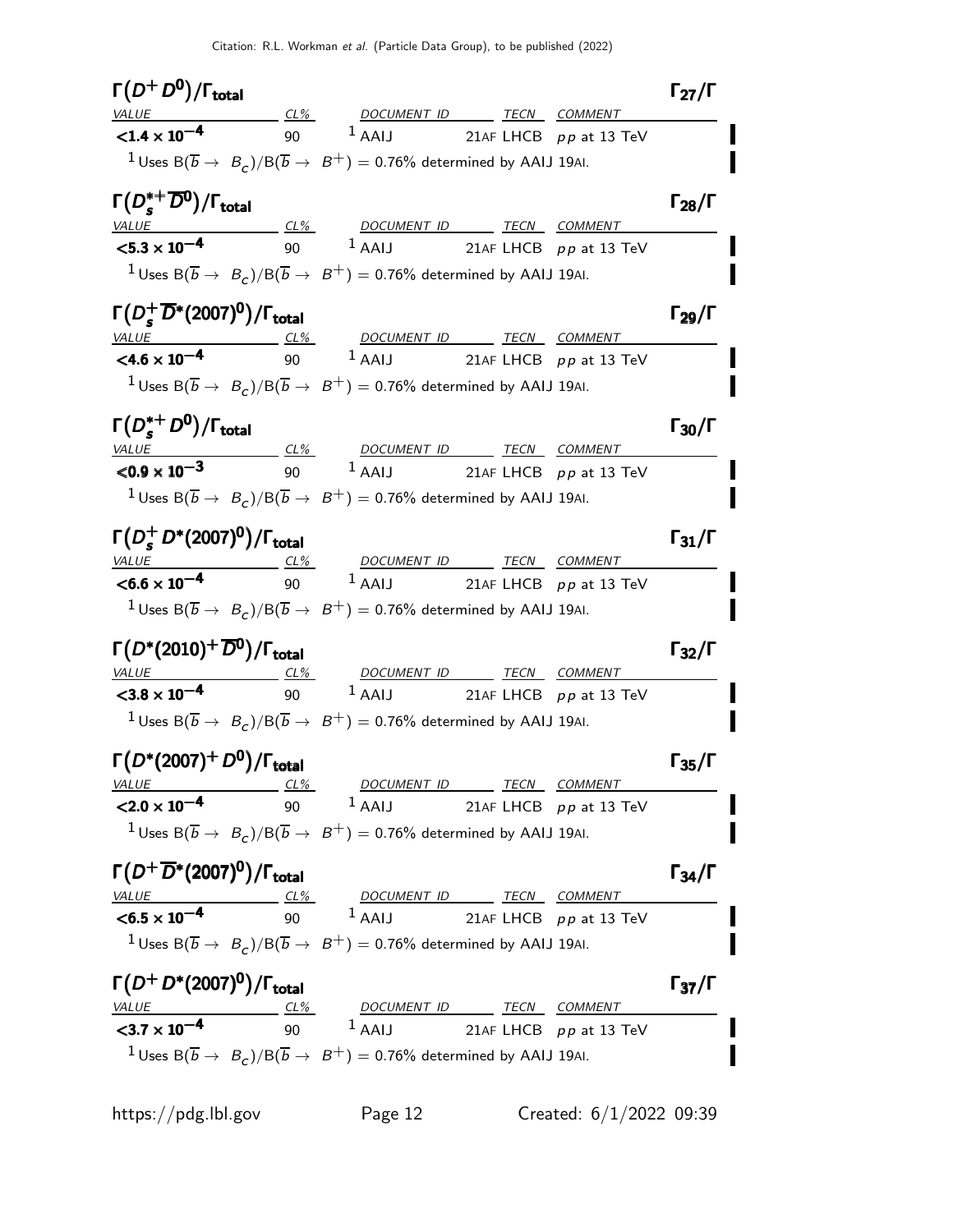

#### POLARIZATION IN  $B^+$  $_{c}^{+}$  Decay

In decays involving two vector mesons, one can distinguish among the states in which meson polarizations are both longitudinal  $(L)$  or both are transverse and parallel ( $\parallel$ ) or perpendicular ( $\perp$ ) to each other with the parameters  $\mathsf{\Gamma}_L / \mathsf{\Gamma}$ ,  $\mathsf{\Gamma}_\bot / \mathsf{\Gamma}$ , and the relative phases  $\phi_\parallel$  and  $\phi_\bot.$  See the definitions in the note on "Polarization in B Decays" review in the  $B^0$ Particle Listings.

| $\Gamma_L/\Gamma$ in $B_c^+ \to J/\psi D_s^{*+}$                                                                                                 |                    |  |      |                          |  |  |  |
|--------------------------------------------------------------------------------------------------------------------------------------------------|--------------------|--|------|--------------------------|--|--|--|
| <i>VALUE</i>                                                                                                                                     | DOCUMENT ID        |  | TECN | <b>COMMENT</b>           |  |  |  |
| $0.54 \pm 0.15$ OUR AVERAGE                                                                                                                      |                    |  |      |                          |  |  |  |
| $0.62 + 0.24$                                                                                                                                    | $1$ AAD            |  |      | 16H ATLS pp at 7, 8 TeV  |  |  |  |
| $0.48 \pm 0.20$                                                                                                                                  | $2$ AAIJ           |  |      | 13AS LHCB pp at 7, 8 TeV |  |  |  |
| <sup>1</sup> AAD 16H measures $1 - \Gamma_L/\Gamma = 0.38 \pm 0.24$ .<br><sup>2</sup> AAIJ 13AS measures $1 - \Gamma_L/\Gamma = 0.52 \pm 0.20$ . |                    |  |      |                          |  |  |  |
| $A_P(B_c^+)$<br>$A_P(B_{\zeta}^+) = [\sigma(B_{\zeta}^-) - \sigma(B_{\zeta}^+)] / [\sigma(B_{\zeta}^-) + \sigma(B_{\zeta}^+)]$                   |                    |  |      |                          |  |  |  |
| VALUE (units $10^{-2}$ )                                                                                                                         | <b>DOCUMENT ID</b> |  | TECN | <b>COMMENT</b>           |  |  |  |
| $-1.0 \pm 1.0$ OUR AVERAGE                                                                                                                       |                    |  |      |                          |  |  |  |
| $-2.5 \pm 2.1 \pm 0.5$                                                                                                                           | $1$ AAIJ           |  |      | 19AI LHCB pp at 7 TeV    |  |  |  |
| $-0.5 \pm 1.1 \pm 0.4$                                                                                                                           | $1$ AAIJ           |  |      | 19AI LHCB pp at 13 TeV   |  |  |  |
| <sup>1</sup> Measured using $B_{\subset}^+$ semileptonic decays.                                                                                 |                    |  |      |                          |  |  |  |